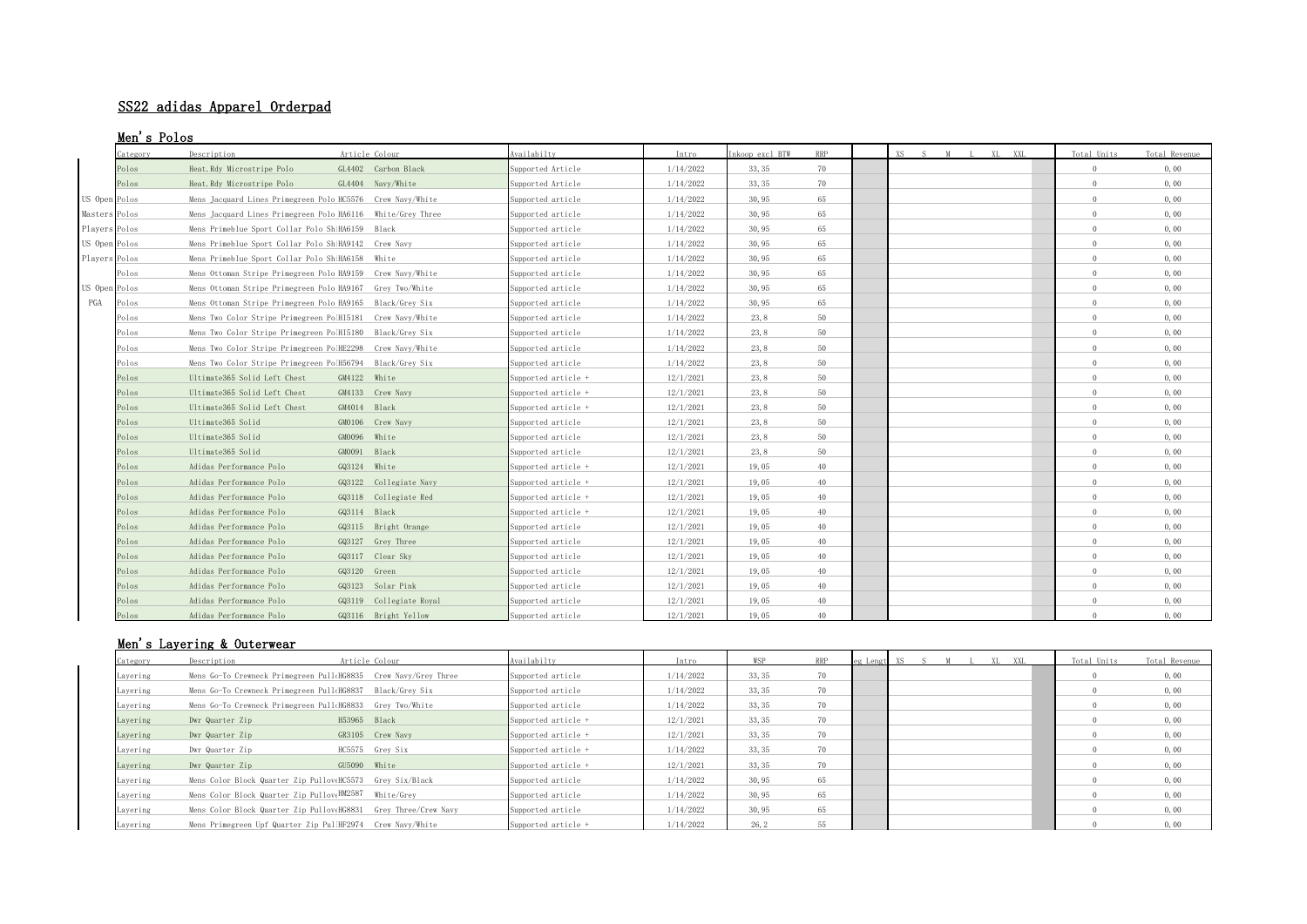| Layering | Mens Primegreen Upf Quarter Zip PullHC5582 Grey Three/Black |                       | Supported article + | 1/14/2022 | 26, 2  | 55 |  | 0,00 |
|----------|-------------------------------------------------------------|-----------------------|---------------------|-----------|--------|----|--|------|
| Layering | Mens Primegreen Upf Quarter Zip PullH54060 Black            |                       | Supported article   | 1/14/2022 | 26, 2  | 55 |  | 0,00 |
| Layering | Mens Primegreen Upf Quarter Zip PullHC6636 Crew Navy        |                       | Supported article   | 1/14/2022 | 26.2   | 55 |  | 0,00 |
| Layering | Novelty Golf Hoodie                                         | GR3091 Crew Navy      | Supported article   | 12/1/2021 | 30,95  | 65 |  | 0,00 |
| Layering | Novelty Golf Hoodie                                         | GS9450 Black          | Supported article   | 12/1/2021 | 30,95  | 65 |  | 0,00 |
| Layering | Novelty Golf Hoodie                                         | GS9451 White          | Supported article   | 12/1/2021 | 30,95  | 65 |  | 0,00 |
| Layering | Club Quarter Zip                                            | GM4299 Crew Navy      | Supported article + | 12/1/2021 | 33, 35 | 70 |  | 0,00 |
| Layering | Club Quarter Zip                                            | GM4298 Black          | Supported article + | 12/1/2021 | 33, 35 | 70 |  | 0,00 |
| Layering | Club Quarter Zip                                            | GL0141 White          | Supported article + | 12/1/2021 | 33, 35 | 70 |  | 0,00 |
| Layering | Club Quarter Zip                                            | GM4127 Team Power Red | Supported article   | 12/1/2021 | 33, 35 | 70 |  | 0,00 |
| Layering | Club Quarter Zip Vest                                       | GH7081 Crew Navy      | Supported article + | 12/1/2021 | 30,95  | 65 |  | 0,00 |
| Lavering | Club Quarter Zip Vest                                       | GH7080 Black          | Supported article + | 12/1/2021 | 30.95  |    |  | 0.00 |

# Men's Bottoms

|     | Category         | Description                                          | Article      | Colour             | Availability        | Intro     | WSP   | <b>RRP</b> | eg Lengt | XS S M L XL XXL<br>28<br>30 32 34 36 38 40 | Total Units    | Total Revenue |
|-----|------------------|------------------------------------------------------|--------------|--------------------|---------------------|-----------|-------|------------|----------|--------------------------------------------|----------------|---------------|
|     | Trousers         | Warpknit Tapered Pant                                | HA6226 Black |                    | Supported article   | 1/14/2022 | 42,85 | 90         | 34       |                                            | $\Omega$       | 0,00          |
|     | Trousers         | Warpknit Tapered Pant                                |              | HA6161 Crew Navy   | Supported article   | 1/14/2022 | 42,85 | 90         | 30       |                                            | $\cap$         | 0,00          |
|     | Masters Trousers | Warpknit Tapered Pant                                |              | HA6161 Crew Navy   | Supported article   | 1/14/2022 | 42,85 | 90         | 32       |                                            | $\Omega$       | 0,00          |
|     | Trousers         | Warpknit Tapered Pant                                |              | HA6161 Crew Navy   | Supported article   | 1/14/2022 | 42,85 | 90         | 34       |                                            | $\Omega$       | 0,00          |
|     | Trousers         | Mens Go-To Commuter Primegreen Pant HA6218 Black     |              |                    | Supported article   | 1/14/2022 | 38, 1 | 80         | 30       |                                            | $\Omega$       | 0,00          |
| PGA | rousers          | Mens Go-To Commuter Primegreen Pant HA6218 Black     |              |                    | Supported article   | 1/14/2022 | 38,1  | 80         | 32       |                                            | $\Omega$       | 0,00          |
|     | Trousers         | Mens Go-To Commuter Primegreen Pant HA6218 Black     |              |                    | Supported article   | 1/14/2022 | 38,1  | 80         | 34       |                                            | $\Omega$       | 0,00          |
|     | Trousers         | Mens Go-To Commuter Primegreen Pant HA6227 Crew Navy |              |                    | Supported article   | 1/14/2022 | 38.1  | 80         | 30       |                                            | $\Omega$       | 0,00          |
|     | Trousers         | Mens Go-To Commuter Primegreen Pant HA6227 Crew Navy |              |                    | Supported article   | 1/14/2022 | 38,1  | 80         | $32\,$   |                                            | $\Omega$       | 0,00          |
|     | Trousers         | Mens Go-To Commuter Primegreen Pant HA6227 Crew Navy |              |                    | Supported article   | 1/14/2022 | 38,1  | 80         | 34       |                                            | $\Omega$       | 0,00          |
|     | Trousers         | Mens Go-To Commuter Primegreen Pant HA6219 Hemp      |              |                    | Supported article   | 1/14/2022 | 38,1  | 80         | 30       |                                            | $\Omega$       | 0,00          |
|     | Trousers         | Mens Go-To Commuter Primegreen Pant HA6219 Hemp      |              |                    | Supported article   | 1/14/2022 | 38,1  | 80         | 32       |                                            | $\Omega$       | 0,00          |
|     | Trousers         | Mens Go-To Commuter Primegreen Pant HA6219 Hemp      |              |                    | Supported article   | 1/14/2022 | 38,1  | 80         | 34       |                                            | $\Omega$       | 0,00          |
|     | Trousers         | Go-To Five Pocket Pant                               | GM0060 Black |                    | Supported article   | 12/1/2021 | 42,85 | 90         | 30       |                                            | $\Omega$       | 0,00          |
|     | Trousers         | Go-To Five Pocket Pant                               | GM0060 Black |                    | Supported article   | 12/1/2021 | 42,85 | 90         | 32       |                                            | $\Omega$       | 0,00          |
|     | Trousers         | Go-To Five Pocket Pant                               | GM0060 Black |                    | Supported article   | 12/1/2021 | 42,85 | 90         | 34       |                                            | $\Omega$       | 0,00          |
|     | Trousers         | Go-To Five Pocket Pant                               |              | GM0075 Crew Navy   | Supported article   | 12/1/2021 | 42,85 | 90         | 30       |                                            | $^{\circ}$     | 0,00          |
|     | Trousers         | Go-To Five Pocket Pant                               |              | GM0075 Crew Navy   | Supported article   | 12/1/2021 | 42,85 | 90         | 32       |                                            | $\overline{0}$ | 0,00          |
|     | Trousers         | Go-To Five Pocket Pant                               |              | GM0075 Crew Navy   | Supported article   | 12/1/2021 | 42,85 | 90         | 34       |                                            | $\Omega$       | 0,00          |
|     | Trousers         | Go-To Five Pocket Pant                               |              | GM0057 Grey Three  | Supported article   | 12/1/2021 | 42,85 | 90         | 30       |                                            | $\Omega$       | 0,00          |
|     | Trousers         | Go-To Five Pocket Pant                               |              | GM0057 Grey Three  | Supported article   | 12/1/2021 | 42,85 | 90         | 32       |                                            | $\Omega$       | 0,00          |
|     | Trousers         | Go-To Five Pocket Pant                               |              | GM0057 Grey Three  | Supported article   | 12/1/2021 | 42,85 | 90         | 34       |                                            | $\Omega$       | 0,00          |
|     | Trousers         | Go-To Five Pocket Pant                               |              | GM3507 Clear Brown | Supported article   | 12/1/2021 | 42,85 | 90         | 30       |                                            | $\Omega$       | 0,00          |
|     | Trousers         | Go-To Five Pocket Pant                               |              | GM3507 Clear Brown | Supported article   | 12/1/2021 | 42,85 | 90         | 32       |                                            | $\Omega$       | 0,00          |
|     | Trousers         | Go-To Five Pocket Pant                               |              | GM3507 Clear Brown | Supported article   | 12/1/2021 | 42,85 | 90         | 34       |                                            | $\Omega$       | 0,00          |
|     | Trousers         | Mens Ultimate365 Primegreen Tapered HA6206 Black     |              |                    | Supported article + | 1/14/2022 | 35.7  | 75         | 30       |                                            | $\Omega$       | 0,00          |
|     | Trousers         | Mens Ultimate365 Primegreen Tapered HA6206 Black     |              |                    | Supported article + | 1/14/2022 | 35,7  | 75         | 32       |                                            | $\Omega$       | 0,00          |
|     | Trousers         | Mens Ultimate365 Primegreen Tapered HA6206 Black     |              |                    | Supported article + | 1/14/2022 | 35.7  | 75         | 34       |                                            | $\overline{0}$ | 0,00          |
|     | Trousers         | Mens Ultimate365 Primegreen Tapered HA6205 Crew Navy |              |                    | Supported article + | 1/14/2022 | 35,7  | 75         | 30       |                                            | $\Omega$       | 0,00          |
|     | Masters Trousers | Mens Ultimate365 Primegreen Tapered HA6205 Crew Navy |              |                    | Supported article + | 1/14/2022 | 35,7  | 75         | 32       |                                            | $\Omega$       | 0,00          |
|     | Trousers         | Mens Ultimate365 Primegreen Tapered HA6205 Crew Navy |              |                    | Supported article + | 1/14/2022 | 35,7  | 75         | 34       |                                            | $^{\circ}$     | 0,00          |
|     | Trousers         | Mens Ultimate365 Primegreen Tapered HC6645 Grey Five |              |                    | Supported article + | 1/14/2022 | 35,7  | 75         | 30       |                                            | $\Omega$       | 0,00          |
|     | Trousers         | Mens Ultimate365 Primegreen Tapered HC6645 Grey Five |              |                    | Supported article + | 1/14/2022 | 35,7  | 75         | 32       |                                            | $\Omega$       | 0,00          |
|     | Trousers         | Mens Ultimate365 Primegreen Tapered HC6645 Grey Five |              |                    | Supported article + | 1/14/2022 | 35,7  | 75         | 34       |                                            | $\Omega$       | 0,00          |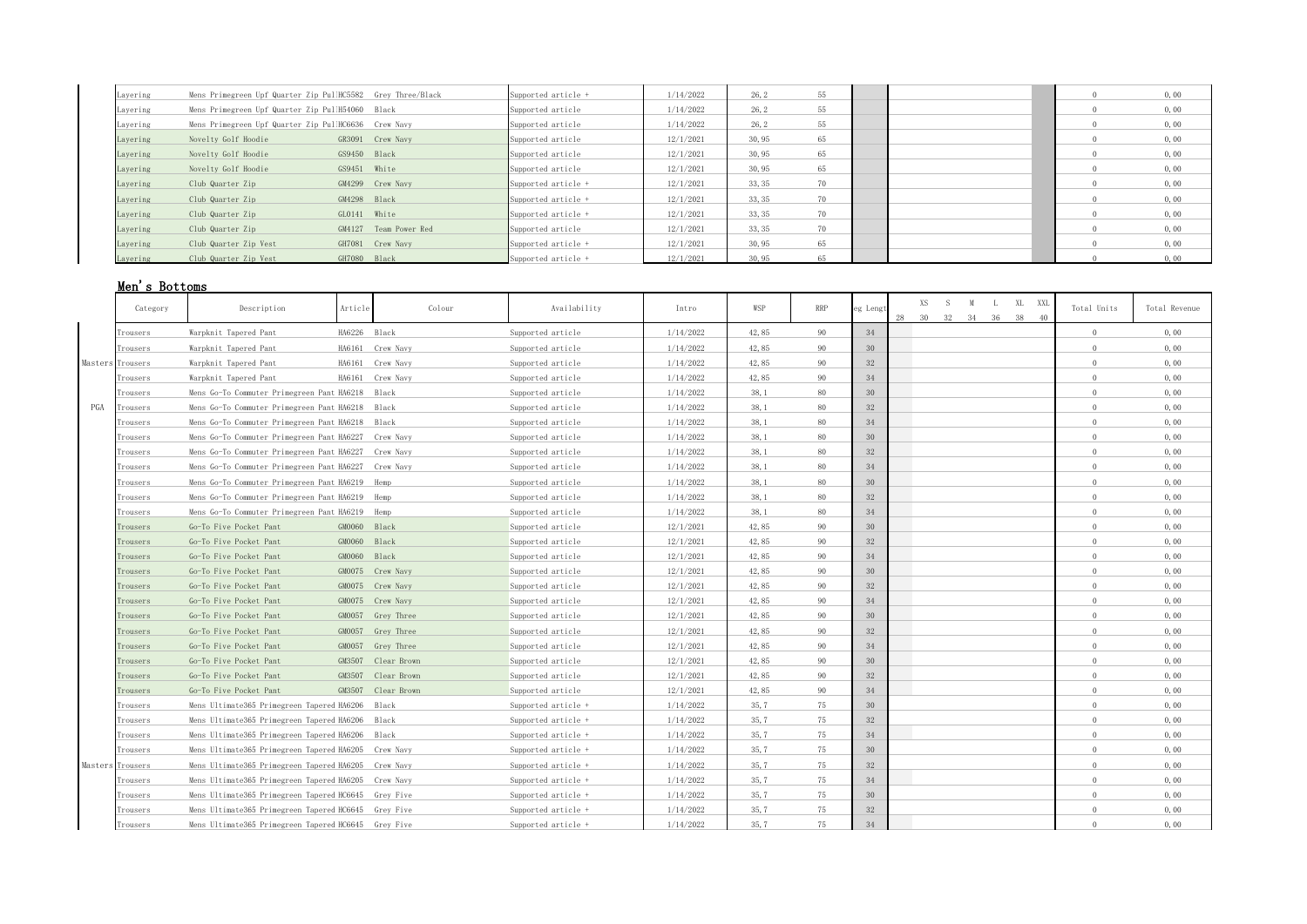| Trousers         | Mens Ultimate365 Primegreen Tapered HA9134 Grey Three                                  |                       | Supported article + | 1/14/2022 | 35,7   | 75 | 30 | $\Omega$ | 0,00 |
|------------------|----------------------------------------------------------------------------------------|-----------------------|---------------------|-----------|--------|----|----|----------|------|
| Masters Trousers | Mens Ultimate365 Primegreen Tapered HA9134 Grey Three                                  |                       | Supported article + | 1/14/2022 | 35, 7  | 75 | 32 | $\cap$   | 0,00 |
| Trousers         | Mens Ultimate365 Primegreen Tapered HA9134 Grey Three                                  |                       | Supported article + | 1/14/2022 | 35,7   | 75 | 34 | $\Omega$ | 0,00 |
| Trousers         | Mens Ultimate365 Primegreen Tapered HA1464 Hemp                                        |                       | Supported article + | 1/14/2022 | 35,7   | 75 | 30 | $\Omega$ | 0,00 |
| Masters Trousers | Mens Ultimate365 Primegreen Tapered HA1464 Hemp                                        |                       | Supported article + | 1/14/2022 | 35,7   | 75 | 32 | $\Omega$ | 0,00 |
| Trousers         | Mens Ultimate365 Primegreen Tapered HA1464 Hemp                                        |                       | Supported article + | 1/14/2022 | 35,7   | 75 | 34 |          | 0,00 |
| Trousers         | Mens Ultimate365 Primegreen Tapered HA6204 White                                       |                       | Prebook only        | 1/14/2022 | 35, 7  | 75 | 30 | $\cap$   | 0,00 |
| Trousers         | Mens Ultimate365 Primegreen Tapered HA6204 White                                       |                       | Prebook only        | 1/14/2022 | 35, 7  | 75 | 32 | $\Omega$ | 0,00 |
| Trousers         | Mens Ultimate365 Primegreen Tapered HA6204 White                                       |                       | Prebook only        | 1/14/2022 | 35.7   | 75 | 34 | $\Omega$ | 0,00 |
| Trousers         | Mens Ultimate365 Primegreen Tapered HC5580 Team Power Red                              |                       | Prebook only        | 1/14/2022 | 35, 7  | 75 | 30 | $\cap$   | 0,00 |
| Trousers         | Mens Ultimate365 Primegreen Tapered HC5580 Team Power Red                              |                       | Prebook only        | 1/14/2022 | 35, 7  | 75 | 32 | $\Omega$ | 0,00 |
| Trousers         | Mens Ultimate365 Primegreen Tapered HC5580 Team Power Red                              |                       | Prebook only        | 1/14/2022 | 35,7   | 75 | 34 | $\cap$   | 0,00 |
| Trousers         | Mens Ultimate365 Primegreen Tapered HA9136 Blue Rush                                   |                       | Prebook only        | 3/1/2022  | 35.7   | 75 | 30 | $\Omega$ | 0,00 |
| Masters Trousers | Mens Ultimate365 Primegreen Tapered HA9136 Blue Rush                                   |                       | Prebook only        | 3/1/2022  | 35,7   | 75 | 32 | $\Omega$ | 0,00 |
| Trousers         | Mens Ultimate365 Primegreen Tapered HA9136 Blue Rush                                   |                       | Prebook only        | 3/1/2022  | 35,7   | 75 | 34 | $\cap$   | 0,00 |
| Shorts           | Mens Go-To Recycled Materials Short HA6207 Black                                       |                       | Supported article   | 1/14/2022 | 33, 35 | 70 |    | $\Omega$ | 0,00 |
| Shorts           | Mens Go-To Recycled Materials Short HA9131 Grey Three                                  |                       | Supported article   | 1/14/2022 | 33, 35 | 70 |    | $\Omega$ | 0,00 |
| Shorts           | Mens Go-To Recycled Materials Short HA9132 Crew Navy                                   |                       | Supported article   | 1/14/2022 | 33, 35 | 70 |    |          | 0,00 |
| Shorts           | Mens Go-To Recycled Materials Short HA9130 Hemp                                        |                       | Supported article   | 1/14/2022 | 33, 35 | 70 |    | $\cap$   | 0,00 |
| Shorts           | Mens Primeblue Short                                                                   | HA6130 White          | Supported article   | 1/14/2022 | 33, 35 | 70 |    |          | 0,00 |
| Shorts           | Mens Ultimate365 Flag Print Short HA9126 Clear Brown/Hemp/White                        |                       | Prebook only        | 1/14/2022 | 33, 35 | 70 |    | $\Omega$ | 0,00 |
| Shorts           | Mens Ultimate365 Flag Print Short HC5577 Black/Grey Three/White                        |                       | Prebook only        | 1/14/2022 | 33, 35 | 70 |    | $\Omega$ | 0,00 |
| Shorts           | Mens Ultimate365 Flag Print Short HA9122 Crew Navy/Blue Rush/Semi Mint Ru Prebook only |                       |                     | 3/1/2022  | 33, 35 | 70 |    | $\cap$   | 0,00 |
| Shorts           | Ultimate365 Core Short 8.5In                                                           | GM0308 Crew Navy      | Supported article + | 12/1/2021 | 30,95  | 65 |    | $\Omega$ | 0,00 |
| Shorts           | Ultimate365 Core Short 8.5In                                                           | HA6125 Grey Three     | Supported article + | 1/14/2022 | 30,95  | 65 |    |          | 0,00 |
| Shorts           | Ultimate365 Core Short 8.5In                                                           | GL0154 Black          | Supported article + | 12/1/2021 | 30,95  | 65 |    | $\Omega$ | 0,00 |
| Shorts           | Ultimate365 Core Short 8.5In                                                           | GS1475 Hemp           | Supported article + | 12/1/2021 | 30,95  | 65 |    | $\Omega$ | 0,00 |
| Shorts           | Ultimate365 Core Short 8.5In                                                           | HA6127 Blue Rush      | Prebook only        | 3/1/2022  | 30,95  | 65 |    | $\Omega$ | 0,00 |
| Shorts           | Ultimate365 Core Short 8.5In                                                           | HE4209 Semi Mint Rush | Prebook only        | 3/1/2022  | 30,95  | 65 |    | $\Omega$ | 0,00 |
| Shorts           | Ultimate365 Core Short 8.5In                                                           | HA6135 Pulse Lime     | Prebook only        | 5/2/2022  | 30,95  | 65 |    | $\cap$   | 0,00 |
|                  |                                                                                        |                       |                     |           |        |    |    |          |      |

| Men's Outerwear |                                                      |              |                        |                   |           |        |            |          |           |             |               |
|-----------------|------------------------------------------------------|--------------|------------------------|-------------------|-----------|--------|------------|----------|-----------|-------------|---------------|
| Category        | Description                                          | Article      | Colour                 | Availability      | Intro     | WSP    | <b>RRP</b> | eg Lengt | XXL<br>XS | Total Units | Total Revenue |
| Jacket          | Golf Rain Rdy. Jacket                                |              | FR1408 Collegiate Navy | Supported article | 12/1/2021 | 80, 95 | 170        |          |           |             | 0,00          |
| Jacket          | Golf Rain Rdy. Jacket                                | FR1407 Black |                        | Supported article | 12/1/2021 | 80, 95 | 170        |          |           |             | 0,00          |
| Trouser         | Adidas Rain Rdy. Pant                                |              | GJ9440 Collegiate Navy | Supported article | 12/1/2021 | 66,65  | 140        |          |           |             | 0,00          |
| Trouser         | Adidas Rain Rdy. Pant                                |              | GJ9440 Collegiate Navy | Supported article | 12/1/2021 | 66,65  | 140        |          |           |             | 0,00          |
| Trouser         | Adidas Rain Rdy. Pant                                |              | GJ9440 Collegiate Navy | Supported article | 12/1/2021 | 66,65  | 140        |          |           |             | 0,00          |
| Trouser         | Adidas Rain Rdy. Pant                                | GD1985 Black |                        | Supported article | 12/1/2021 | 66,65  | 140        |          |           |             | 0,00          |
| Trouser         | Adidas Rain Rdy. Pant                                | GD1985 Black |                        | Supported article | 12/1/2021 | 66,65  | 140        |          |           |             | 0,00          |
| Trouser         | Adidas Rain Rdy. Pant                                | GD1985 Black |                        | Supported article | 12/1/2021 | 66,65  | 140        |          |           |             | 0,00          |
| Jacket          | Golf Provisional Rain Jacket                         | GD1981 Black |                        | Supported article | 12/1/2021 | 52, 4  | 110        |          |           |             | 0,00          |
| Jacket          | Golf Provisional Rain Jacket                         |              | GD1982 Collegiate Navy | Supported article | 12/1/2021 | 52, 4  | 110        |          |           |             | 0,00          |
| Trouser         | Provisional Pant                                     | GD1986 Black |                        | Supported article | 12/1/2021 | 42,85  | 90         |          |           |             | 0,00          |
| Trouser         | Provisional Pant                                     | GD1986 Black |                        | Supported article | 12/1/2021 | 42,85  | 90         |          |           |             | 0,00          |
| Trouser         | Provisional Pant                                     | GD1986 Black |                        | Supported article | 12/1/2021 | 42,85  | 90         |          |           |             | 0,00          |
| Jacket          | Mens Core Primegreen Full Zip JacketH56797 Black     |              |                        | Supported article | 1/14/2022 | 33, 35 | 70         |          |           |             | 0,00          |
| Jacket          | Mens Core Primegreen Full Zip Jacke:H56796 Crew Navy |              |                        | Supported article | 1/14/2022 | 33, 35 | 70         |          |           |             | 0,00          |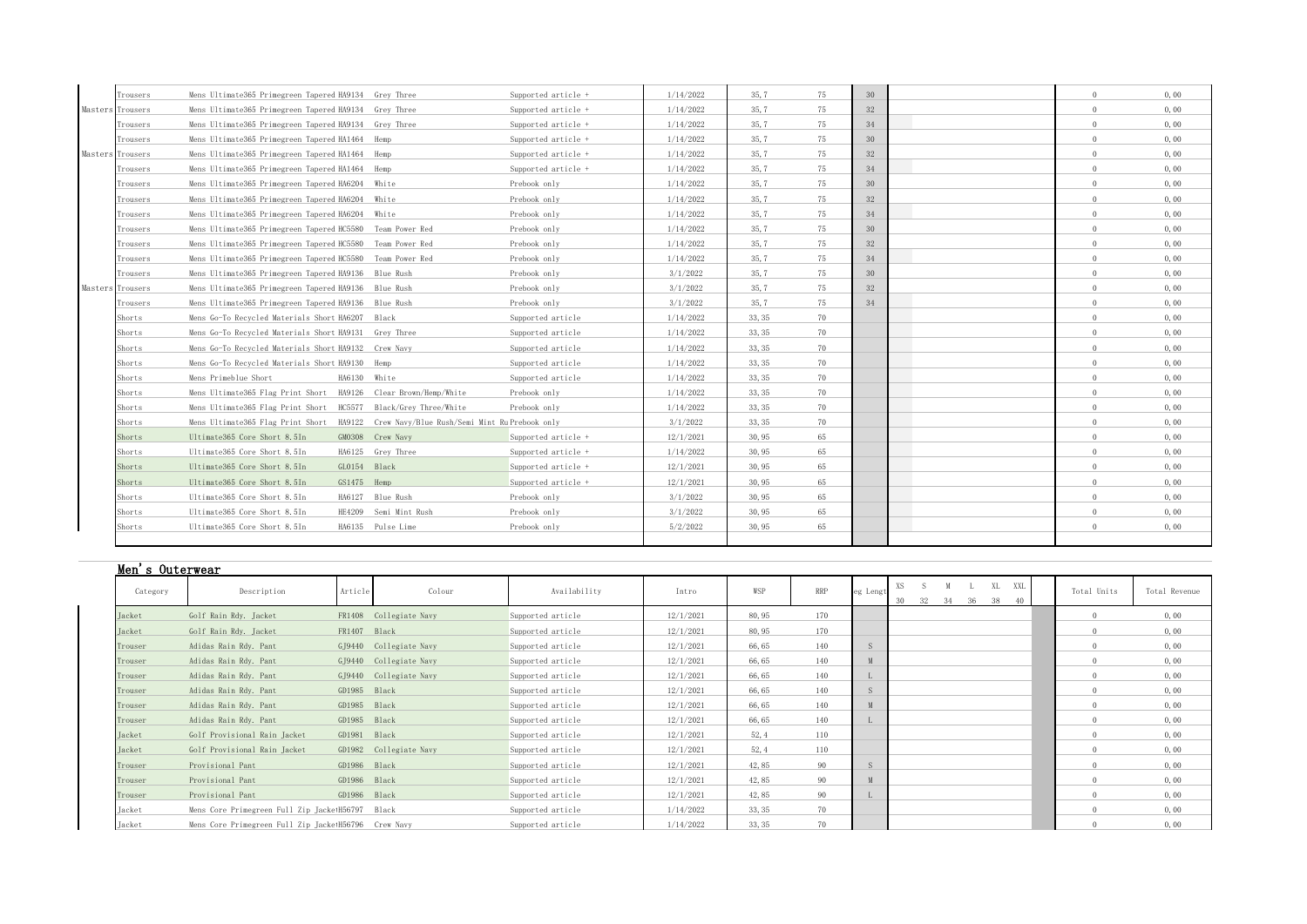| Jacket        | Frostguard Vest   | H50987 Crew Navy | Pre-book only | 12/1/2021 | . .  |                   |  | 0,00 |
|---------------|-------------------|------------------|---------------|-----------|------|-------------------|--|------|
| <b>Jacket</b> | Frostguard Vest   | H50988 Black     | Pre-book only | 12/1/202  | $-1$ | 1C <sub>0</sub>   |  | 0,00 |
| Jacket        | Frostguard Jacket | H50986 Black     | Pre-book only | 12/1/2021 | 85,7 | 180<br>10 V       |  | 0,00 |
| Jacket        | Frostguard Jacket | H50984 Crew Navy | Pre-book only | 12/1/2021 | 85.7 | $\sim$ 0.0<br>100 |  | 0,00 |
|               |                   |                  |               |           |      |                   |  |      |

|                     | Women's Polos                                          |                                    |                     |          |        |            |                           |                |               |
|---------------------|--------------------------------------------------------|------------------------------------|---------------------|----------|--------|------------|---------------------------|----------------|---------------|
| ategory             | Description                                            | Article Colour                     |                     | Intro    | WSP    | <b>RRP</b> | XS<br>XI.<br>$\mathbf{C}$ | Total Units    | Total Revenue |
| OLO SHIRTS          | PERFORMANCE SHORT SLEEVE POLO                          | GT7936 bright yellow               | Supported article   | 15.01.22 | 19,05  | 40         |                           | $\Omega$       | 0,00          |
| POLO SHIRTS         | PERFORMANCE SHORT SLEEVE POLO                          | GT7932 bright orange               | Supported article   | 15.01.22 | 19,05  | 40         |                           | $\overline{0}$ | 0,00          |
| POLO SHIRTS         | PERFORMANCE SHORT SLEEVE POLO                          | GT7927 black                       | Supported article + | 15.01.22 | 19,05  | 40         |                           | $\theta$       | 0,00          |
| POLO SHIRTS         | PERFORMANCE SHORT SLEEVE POLO                          | GT7931 clear sky                   | Supported article   | 15.01.22 | 19.05  | 40         |                           | $\circ$        | 0,00          |
| POLO SHIRTS         | PERFORMANCE SHORT SLEEVE POLO                          | GT7928 collegiate navy             | Supported article + | 15.01.22 | 19,05  | 40         |                           | $\theta$       | 0,00          |
| POLO SHIRTS         | PERFORMANCE SHORT SLEEVE POLO                          | GT7934 green                       | Supported article   | 15.01.22 | 19,05  | 40         |                           | $\Omega$       | 0,00          |
| POLO SHIRTS         | PERFORMANCE SHORT SLEEVE POLO                          | GT7930 collegiate royal            | Supported article   | 15.01.22 | 19,05  | 40         |                           | $\overline{0}$ | 0,00          |
| POLO SHIRTS         | PERFORMANCE SHORT SLEEVE POLO                          | GV4712 grey three                  | Supported article   | 15.01.22 | 19,05  | 40         |                           | $\overline{0}$ | 0,00          |
| POLO SHIRTS         | PERFORMANCE SHORT SLEEVE POLO                          | GT7937 solar pink                  | Supported article   | 15.01.22 | 19,05  | $40\,$     |                           | $\Omega$       | 0,00          |
| POLO SHIRTS         | PERFORMANCE SHORT SLEEVE POLO                          | GV4713 real magenta                | Supported article   | 15.01.22 | 19,05  | 40         |                           | $\overline{0}$ | 0,00          |
| POLO SHIRTS         | PERFORMANCE SHORT SLEEVE POLO                          | GT7929 collegiate red              | Supported article + | 15.01.22 | 19,05  | 40         |                           | $\Omega$       | 0,00          |
| POLO SHIRTS         | PERFORMANCE SHORT SLEEVE POLO                          | GT7926 white                       | Supported article + | 15.01.22 | 19,05  | 40         |                           | $\overline{0}$ | 0,00          |
| POLO SHIRTS<br>LPGA | HEAT. RDY SHORT SLEEVE POLO                            | HH8605 legacy burgundy             | Prebook only        | 15.01.22 | 28,55  | 60         |                           | $\theta$       | 0,00          |
| POLO SHIRTS<br>LPGA | HEAT. RDY SHORT SLEEVE POLO                            | HH8607 black                       | Prebook only        | 15.01.22 | 28,55  | 60         |                           | $\Omega$       | 0,00          |
| POLO SHIRTS<br>LPGA | HEAT. RDY SHORT SLEEVE POLO                            | HH8606 crew navy                   | Prebook only        | 01.03.22 | 28,55  | 60         |                           | $\Omega$       | 0,00          |
| POLO SHIRTS         | HEAT. RDY SLEEVELESS POLO                              | HH8602 almost pink                 | Prebook only        | 15.01.22 | 26, 2  | 55         |                           | $\Omega$       | 0,00          |
| POLO SHIRTS         | HEAT. RDY SLEEVELESS POLO                              | HH8603 blue rush                   | Prebook only        | 01.03.22 | 26, 2  | 55         |                           | $\overline{0}$ | 0,00          |
| POLO SHIRTS         | HEAT. RDY SLEEVELESS POLO                              | HH8604 white                       | Prebook only        | 01.05.22 | 26, 2  | 55         |                           | $\circ$        | 0,00          |
| POLO SHIRTS         | HEAT. RDY MOCK                                         | HH8608 almost pink                 | Prebook only        | 15.01.22 | 33, 35 | 70         |                           | $\Omega$       | 0,00          |
| POLO SHIRTS         | HEAT. RDY MOCK                                         | HH8609 crew navy                   | Prebook only        | 01.03.22 | 33, 35 | 70         |                           | $\overline{0}$ | 0,00          |
| POLO SHIRTS         | HEAT. RDY MOCK                                         | HH8610 white                       | Prebook only        | 01.05.22 | 33, 35 | 70         |                           | $\Omega$       | 0,00          |
| POLO SHIRTS         | GO-TO SHORT SLEEVE POLO SHIRT                          | HA6042 crew navy                   | Prebook only        | 15.01.22 | 28,55  | 60         |                           | $\theta$       | 0,00          |
| POLO SHIRTS         | GO-TO SHORT SLEEVE POLO SHIRT                          | HA3502 white                       | Prebook only        | 15.01.22 | 28,55  | 60         |                           | $\overline{0}$ | 0,00          |
| POLO SHIRTS         | GO-TO SLEEVELESS POLO SHIRT                            | HA3503 almost pink                 | Prebook only        | 15.01.22 | 23, 8  | 50         |                           | $\Omega$       | 0,00          |
| POLO SHIRTS         | GO-TO SLEEVELESS POLO SHIRT                            | HA6040 semi mint rush              | Prebook only        | 01.03.22 | 23,8   | 50         |                           | $\overline{0}$ | 0,00          |
| POLO SHIRTS         | SPORT PERFORMANCE COLORBLOCKED POLO HA3447 almost pink |                                    | Prebook only        | 15.01.22 | 26, 2  | 55         |                           | $\circ$        | 0,00          |
| POLO SHIRTS         | SPORT PERFORMANCE JACQUARD POLO                        | HG8382 almost pink/white           | Prebook only        | 15.01.22 | 26, 2  | 55         |                           | $\theta$       | 0,00          |
| POLO SHIRTS         | SPORT PERFORMANCE JACQUARD POLO                        | HG8383 white                       | Prebook only        | 15.01.22 | 26, 2  | 55         |                           | $\theta$       | 0,00          |
| POLO SHIRTS         | SPORT PERFORMANCE JACQUARD POLO                        | HA3386 blue rush                   | Prebook only        | 01.03.22 | 26, 2  | 55         |                           | $\Omega$       | 0,00          |
| POLO SHIRTS         | PRIMEBLUE SLEEVLESS POLO                               | HG4893 white                       | Supported article   | 15.01.22 | 23,8   | 50         |                           | $\Omega$       | 0,00          |
| POLO SHIRTS         | PRIMEBLUE SLEEVLESS POLO                               | HA6446 crew navy                   | Supported article   | 15.01.22 | 23,8   | $50\,$     |                           | $\Omega$       | 0,00          |
| POLO SHIRTS         | PRIMEBLUE SLEEVLESS POLO                               | HA3469 legacy burgundy             | Prebook only        | 15.01.22 | 23, 8  | 50         |                           | $\Omega$       | 0,00          |
| POLO SHIRTS         | PRIMEBLUE SLEEVLESS POLO                               | HA3470 pulse lime                  | Prebook only        | 01.05.22 | 23,8   | 50         |                           | $\circ$        | 0,00          |
| POLO SHIRTS<br>LPGA | GRADIENT SLEEVELESS POLO                               | HA3471 blue rush                   | Prebook only        | 01.03.22 | 23, 8  | 50         |                           | $\overline{0}$ | 0,00          |
| POLO SHIRTS         | GRADIENT SLEEVELESS POLO                               | HA3385 legacy burgundy             | Prebook only        | 15.01.22 | 23,8   | 50         |                           | $\overline{0}$ | 0,00          |
| POLO SHIRTS         | GRADIENT SLEEVELESS POLO                               | HA3472 pulse lime                  | Prebook only        | 01.05.22 | 23.8   | 50         |                           | $\Omega$       | 0,00          |
| POLO SHIRTS         | GRAPHIC T-SHIRT                                        | HA3479 crew navy                   | Prebook only        | 15.01.22 | 16,65  | 35         |                           | $\Omega$       | 0,00          |
| POLO SHIRTS         | SPACEDYE SHORT SLEEVE POLO                             | HA3478 almost pink/legacy burgundy | Supported article   | 15.01.22 | 23,8   | 50         |                           | $\circ$        | 0,00          |
| POLO SHIRTS         | SPACEDYE SHORT SLEEVE POLO                             | HF1577 black/white                 | Supported article   | 15.01.22 | 23, 8  | 50         |                           | $\Omega$       | 0,00          |
| POLO SHIRTS         | SPACEDYE SHORT SLEEVE POLO                             | HF1576 crew navy/white             | Supported article   | 15.01.22 | 23,8   | 50         |                           | $\circ$        | 0,00          |
| POLO SHIRTS         | SPACEDYE SHORT SLEEVE POLO                             | HA6069 white/black                 | Supported article   | 15.01.22 | 23, 8  | 50         |                           | $\Omega$       | 0,00          |
|                     |                                                        |                                    |                     |          |        |            |                           |                |               |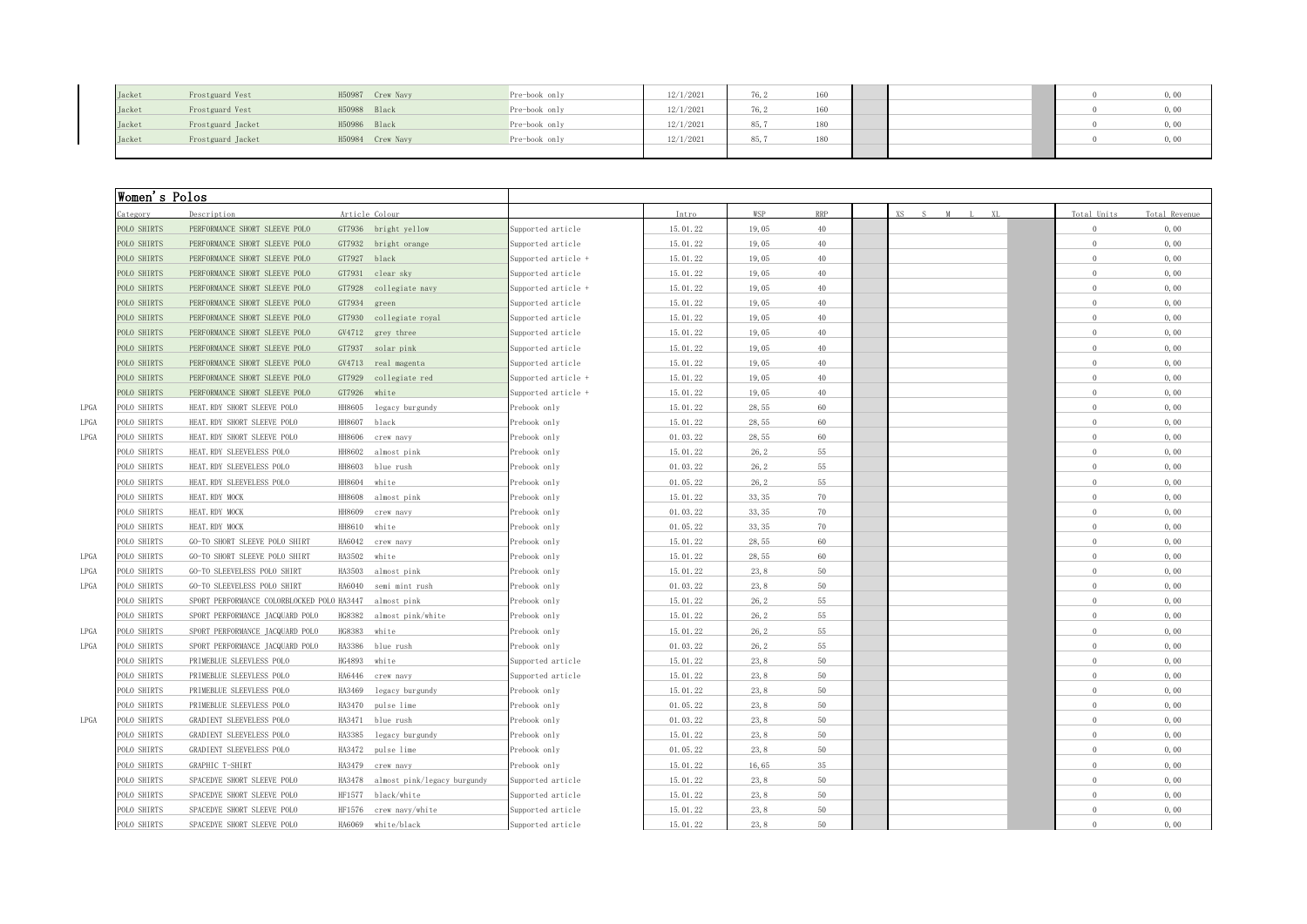| LPGA | POLO SHIRTS | SPACEDYE SHORT SLEEVE POLO<br>HA6068                   | semi mint rush/blue rush | Prebook only        | 01.03.22 | 23, 8 | 50 |  | $\Omega$ | 0,00 |
|------|-------------|--------------------------------------------------------|--------------------------|---------------------|----------|-------|----|--|----------|------|
| LPGA | POLO SHIRTS | ESSENTIALS SLEEVELESS PRIMEGREEN POIHA3480 black/white |                          | Prebook only        | 15.01.22 | 16,65 | 35 |  |          | 0,00 |
| LPGA | POLO SHIRTS | ESSENTIALS SHORT SLEEVE POLO<br>HA3482 white           |                          | Prebook only        | 15.01.22 | 19,05 | 40 |  | 0.       | 0,00 |
| LPGA | POLO SHIRTS | ULTIMATE 365 PRINTED SHORT SLEEVE P(HG8517 almost pink |                          | Supported article   | 15.01.22 | 28,55 | 60 |  |          | 0,00 |
| LPGA | POLO SHIRTS | ULTIMATE 365 PRINTED SHORT SLEEVE P(HG8518 crew navy   |                          | Prebook only        | 01.03.22 | 28,55 | 60 |  |          | 0,00 |
|      | POLO SHIRTS | ULTIMATE 365 PRINTED SHORT SLEEVE P(HG8519 white       |                          | Prebook only        | 01.05.22 | 28,55 | 60 |  |          | 0,00 |
|      | POLO SHIRTS | ULTIMATE 365 SLEEVELESS POLO SHIRT HG8521 ALMOST PINK  |                          | Supported article   | 15.01.22 | 23, 8 | 50 |  |          | 0,00 |
|      | POLO SHIRTS | ULTIMATE 365 SLEEVELESS POLO SHIRT HG8522              | CREW NAVY                | Prebook only        | 01.03.22 | 23, 8 | 50 |  |          | 0,00 |
|      | POLO SHIRTS | ULTIMATE 365 SLEEVELESS POLO SHIRT HG8520 WHITE        |                          | Prebook only        | 01.05.22 | 23.8  | 50 |  |          | 0,00 |
|      | POLO SHIRTS | UPF 50 SOLID LONG SLEEVE POLO<br>HA3424 black          |                          | Supported article   | 15.01.22 | 30,95 | 65 |  |          | 0,00 |
|      | POLO SHIRTS | UPF 50 SOLID LONG SLEEVE POLO<br>HA3423 white          |                          | Supported article   | 15.01.22 | 30,95 | 65 |  |          | 0,00 |
|      | POLO SHIRTS | ULTIMATE 365 SOLID SLEEVELESS POLO (HA6044 almost pink |                          | Supported article   | 15.01.22 | 19,05 | 40 |  |          | 0,00 |
|      | POLO SHIRTS | ULTIMATE 365 SOLID SLEEVELESS POLO :GV4715 black       |                          | Supported article   | 15.01.22 | 19,05 | 40 |  |          | 0,00 |
|      | POLO SHIRTS | ULTIMATE 365 SOLID SLEEVELESS POLO (GL6698 crew navy   |                          | Supported article + | 15.01.22 | 19,05 | 40 |  |          | 0,00 |
|      | POLO SHIRTS | ULTIMATE 365 SOLID SLEEVELESS POLO (GL6699 white       |                          | Supported article + | 15.01.22 | 19,05 | 40 |  |          | 0,00 |
|      | POLO SHIRTS | ULTIMATE 365 SOLID SLEEVELESS POLO (HA6045 blue rush   |                          | Prebook only        | 01.03.22 | 19,05 | 40 |  | $\Omega$ | 0,00 |
|      | POLO SHIRTS | ULTIMATE 365 SOLID SHORT SLEEVE POL(GM5429 black       |                          | Supported article   | 15.01.22 | 23, 8 | 50 |  |          | 0,00 |
|      | POLO SHIRTS | ULTIMATE 365 SOLID SHORT SLEEVE POL(GL6705 crew navy   |                          | Supported article   | 15.01.22 | 23, 8 | 50 |  |          | 0,00 |
|      | POLO SHIRTS | ULTIMATE 365 SOLID SHORT SLEEVE POL(GL6707 white       |                          | Supported article   | 15.01.22 | 23.8  | 50 |  |          | 0,00 |
|      | POLO SHIRTS | ULTIMATE 365 SOLID SHORT SLEEVE POL(HA6047 pulse lime  |                          | Prebook only        | 01.05.22 | 23.8  | 50 |  |          | 0.00 |

|                | Women's Layering & Outerwear |                          |                      |          |        |     |                       |             |               |
|----------------|------------------------------|--------------------------|----------------------|----------|--------|-----|-----------------------|-------------|---------------|
| Category       | Description                  | Article Colour           |                      | Intro    | WSP    | RRP | XS S M L<br><b>VI</b> | Total Units | Total Revenue |
| <b>JACKETS</b> | HEAT. RDY QUARTER ZIP HOODIE | HA6053 black             | Prebook only         | 15.01.22 | 52, 4  | 110 |                       |             | 0,00          |
| <b>JACKETS</b> | COLD. RDY FULL ZIP JACKET    | GR3538 black             | Prebook only         | 15.01.22 | 42,85  | 90  |                       | $\Omega$    | 0,00          |
| <b>TACKETS</b> | COLD. RDY FULL ZIP JACKET    | GU3926 white             | Prebook only         | 15.01.22 | 42.85  | 90  |                       | $\Omega$    | 0,00          |
| <b>JACKETS</b> | TEXTURE FULL ZIP J           | HA3382 almost pink       | Supported article    | 15.01.22 | 33, 35 | 70  |                       | $\Omega$    | 0,00          |
| <b>JACKETS</b> | TEXTURE FULL ZIP J           | HA3395 black             | Supported article +  | 15.01.22 | 33, 35 | 70  |                       | $\Omega$    | 0,00          |
| <b>JACKETS</b> | TEXTURE FULL ZIP J           | HA3394 crew navy         | Supported article +  | 15.01.22 | 33, 35 | 70  |                       | $\Omega$    | 0,00          |
| <b>JACKETS</b> | TEXTURE FULL ZIP J           | HA3383 legacy burgundy   | Prebook only         | 15.01.22 | 33, 35 | 70  |                       | $\Omega$    | 0,00          |
| <b>JACKETS</b> | TEXTURE FULL ZIP J           | HA3400 white             | Supported article +  | 15.01.22 | 33, 35 | 70  |                       | $\Omega$    | 0,00          |
| <b>JACKETS</b> | TEXTURE FULL ZIP J           | HG4330 semi mint rush    | Prebook only         | 01.03.22 | 33, 35 | 70  |                       | $\Omega$    | 0,00          |
| <b>JACKETS</b> | TEXTURE FULL ZIP J           | HA3389 pulse lime        | Prebook only         | 01.05.22 | 33, 35 | 70  |                       | $\Omega$    | 0,00          |
| <b>JACKETS</b> | ESSENTIALS BOMBER JACKET     | HA3432 white             | Prebook only         | 15.01.22 | 38,1   | 80  |                       |             | 0,00          |
| <b>JACKETS</b> | PRIMEBLUE QUARTER ZIP JACKET | HA3458 blue rush mel.    | Prebook only         | 01.03.22 | 42,85  | 90  |                       | $\Omega$    | 0,00          |
| <b>JACKETS</b> | PRIMEBLUE QUARTER ZIP JACKET | HA3463 pulse lime mel.   | Prebook only         | 01.05.22 | 42,85  | 90  |                       | $\Omega$    | 0,00          |
| SWEATSHIRTS    | ESSENTIALS SLUB HOODIE       | HA3397 almost pink/white | Prebook only         | 15.01.22 | 33, 35 | 70  |                       | $\Omega$    | 0,00          |
| SWEATSHIRTS    | ESSENTIALS SLUB HOODIE       | HA3476 black/white       | Prebook only         | 15.01.22 | 33, 35 | 70  |                       | $\Omega$    | 0,00          |
| <b>JACKETS</b> | ESSENTIALS FULL ZIP JACKET   | HA6448 black             | Supported article    | 15.01.22 | 35,7   | 75  |                       | $\Omega$    | 0,00          |
| <b>TACKETS</b> | ESSENTIALS FULL ZIP JACKET   | HA3441 crew navy         | Supported article    | 15.01.22 | 35.7   | 75  |                       | $\Omega$    | 0,00          |
| <b>JACKETS</b> | RAIN. RDY JACKET             | FT0694 black             | Supported article    | 15.01.22 | 76, 2  | 160 |                       |             | 0,00          |
| <b>JACKETS</b> | PROVISIONAL JACKET           | FT5951 black             | Supported article    | 15.01.22 | 57, 15 | 120 |                       | $\Omega$    | 0,00          |
| <b>TACKETS</b> | FROSTGUARD TACKET            | H48517 black             | Sell to availability | 15.01.22 | 76.2   | 160 |                       |             | $0.00 -$      |

| Women's Bottoms                     |                        |                   |          |     |  |                |
|-------------------------------------|------------------------|-------------------|----------|-----|--|----------------|
| Description                         | Article Colou          |                   |          |     |  | Fotal Revenue. |
| LPGA SKIRTS / DRESSES SPORT DRESS   | HCO241 legacy burgundy | Prebook only      | 15.01.22 | 100 |  | 0,00           |
| LPGA SKIRTS / DRESSES SPORT DRESS   | HA6055 black           | Prebook only      | 15.01.22 |     |  | 0,00           |
| LPGA SKIRTS / DRESSES SPORT DRESS   | HA6054 crew navy       | Prebook only      | 01.03.22 |     |  | 0,00           |
| LPGA SKIRTS / DRESSES P. BLUE DRESS | HE1592 black           | Supported article | 15.01.22 |     |  | 0,00           |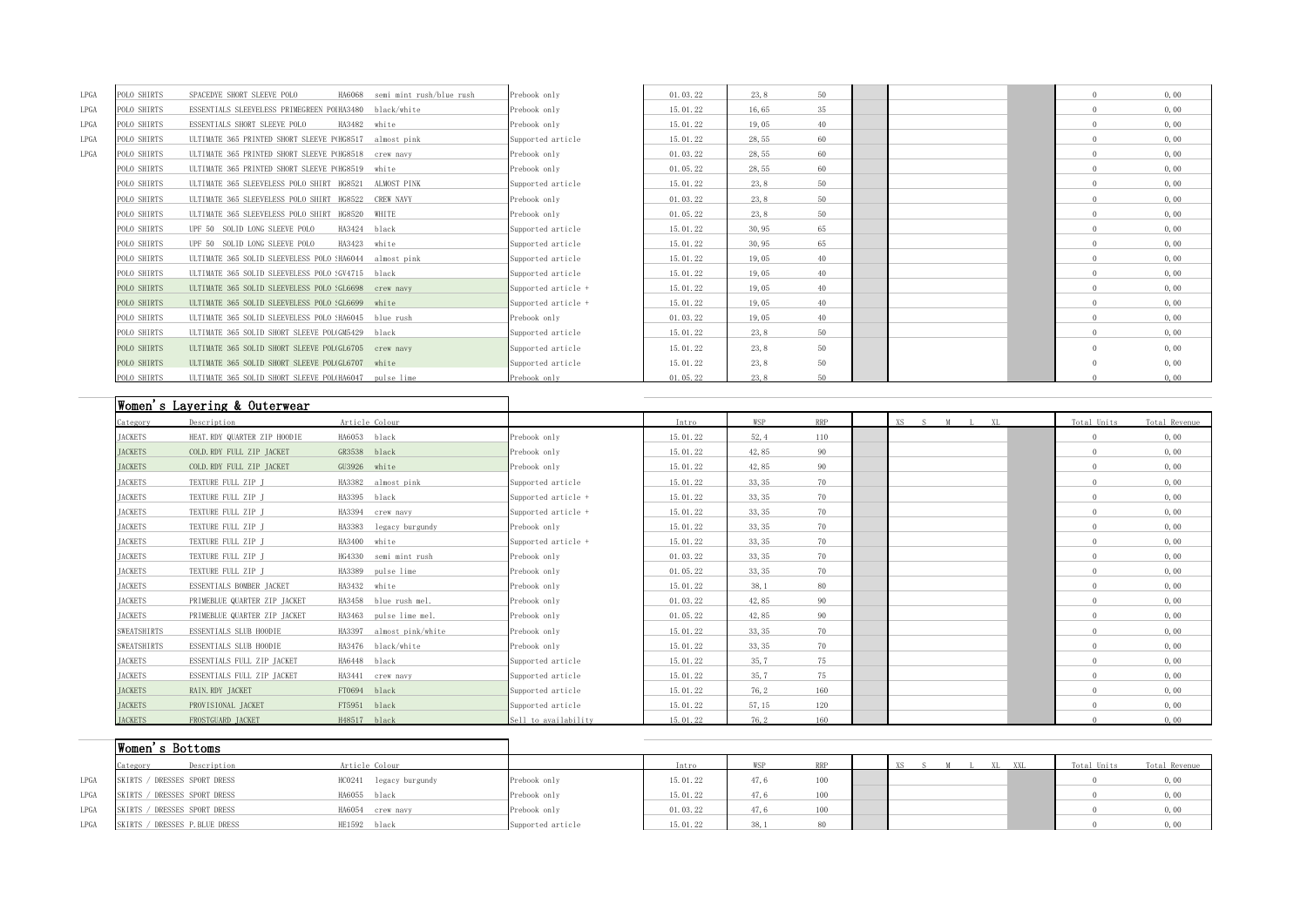|      | SKIRTS / DRESSES P. BLUE DRESS |                                                                  | HE1593 crew navy                       | Supported article   | 15.01.22             | 38,1          | $80\,$   |   |                                                      | $\Omega$       | 0,00 |
|------|--------------------------------|------------------------------------------------------------------|----------------------------------------|---------------------|----------------------|---------------|----------|---|------------------------------------------------------|----------------|------|
|      |                                | SKIRTS / DRESSES SPORT PERFORMANCE COLORBLOCK DRESS HA3455 white |                                        | Prebook only        | 15.01.22             | 35,7          | 75       |   |                                                      | $\theta$       | 0,00 |
|      |                                | SKIRTS / DRESSES SPORT SKORT 15"                                 | HA3438 legacy burgundy                 | Prebook only        | 15.01.22             | 38,1          | $80\,$   |   |                                                      | $\Omega$       | 0,00 |
| LPGA |                                | SKIRTS / DRESSES SPORT SKORT 15"                                 | HA6049 black                           | Prebook only        | 15.01.22             | 38,1          | $80\,$   |   |                                                      | $\theta$       | 0,00 |
| LPGA |                                | SKIRTS / DRESSES SPORT SKORT 15"                                 | HA6048 crew navy                       | Prebook only        | 01.03.22             | 38,1          | $80\,$   |   |                                                      | $\Omega$       | 0,00 |
|      |                                | SKIRTS / DRESSES ESS GRADIENT SKORT 16"                          | HA3456 pulse lime                      | Prebook only        | 01.05.22             | 30,95         | 65       |   |                                                      | $\Omega$       | 0,00 |
| LPGA |                                | SKIRTS / DRESSES PRIMEBLUE SPORT SKORT 16″                       | HA3426 almost pink                     | Prebook only        | 15.01.22             | 35,7          | 75       |   |                                                      | $\Omega$       | 0,00 |
| LPGA |                                | SKIRTS / DRESSES PRIMEBLUE SPORT SKORT 16"                       | HG1195 white                           | Supported article + | 15.01.22             | 35, 7         | 75       |   |                                                      | $\theta$       | 0,00 |
| LPGA |                                | SKIRTS / DRESSES PRIMEBLUE SPORT SKORT 16"                       | HA3460 black                           | Supported article + | 15.01.22             | 35,7          | 75       |   |                                                      | $\theta$       | 0,00 |
| LPGA |                                | SKIRTS / DRESSES PRIMEBLUE SPORT SKORT 16"                       | HA3467 crew navy                       | Supported article + | 15.01.22             | 35,7          | 75       |   |                                                      | $\Omega$       | 0,00 |
| LPGA |                                | SKIRTS / DRESSES PRIMEBLUE SPORT SKORT 16"                       | HA3428 semi mint rush                  | Prebook only        | 01.03.22             | 35, 7         | 75       |   |                                                      | $\theta$       | 0,00 |
| LPGA |                                | SKIRTS / DRESSES ULT365 SOLID SKORT 18"                          | HA3404 black                           | Supported article + | 15.01.22             | 33, 35        | 70       |   |                                                      | $\Omega$       | 0,00 |
|      |                                | SKIRTS / DRESSES ULT365 SOLID SKORT 18"                          | HA3403 crew navy                       | Supported article + | 15.01.22             | 33, 35        | 70       |   |                                                      | $\Omega$       | 0,00 |
|      |                                | SKIRTS / DRESSES ULT365 SOLID SKORT 18"                          | HA3402 white                           | Supported article + | 15.01.22             | 33, 35        | 70       |   |                                                      | $\Omega$       | 0,00 |
|      |                                | SKIRTS / DRESSES ULTIMATE365 PRINTED SKORT 16"                   | HF6070 almost pink                     | Prebook only        | 15.01.22             | 33, 35        | 70       |   |                                                      | $\Omega$       | 0,00 |
| LPGA |                                | SKIRTS / DRESSES ULTIMATE365 PRINTED SKORT 16"                   | HG8524 crew navy                       | Prebook only        | 01.03.22             | 33, 35        | 70       |   |                                                      | $\theta$       | 0,00 |
|      |                                | SKIRTS / DRESSES ULTIMATE365 PRINTED SKORT 16"                   | HF6072 white                           | Prebook only        | 01.05.22             | 33, 35        | 70       |   |                                                      | $\sqrt{2}$     | 0,00 |
|      |                                |                                                                  | <b>PANTS</b>                           |                     |                      |               |          |   |                                                      |                |      |
|      | TIGHTS                         | HEAT. RDY LEGGING                                                | HA6051 black                           | Prebook only        | 15.01.22             | 30,95         | 65       |   |                                                      | $\overline{0}$ | 0,00 |
|      | <b>TIGHTS</b>                  | HEAT. RDY LEGGING                                                | HA6056 crew navy                       | Prebook only        | 15.01.22             | 30,95         | 65       |   |                                                      | $\Omega$       | 0,00 |
|      | PANTS                          | GO-TO COMMUTER PANT                                              | HA3487 black                           | Prebook only        | 15.01.22             | 33, 35        | 70       |   |                                                      | $\theta$       | 0,00 |
| LPGA | ANTS <sup></sup>               | PRIMEBLUE JOGGER                                                 | HA3473 black                           | Supported article   | 15.01.22             | 35, 7         | 75       |   |                                                      | $\theta$       | 0,00 |
|      | <b>ANTS</b>                    | PRIMEBLUE JOGGER                                                 | HA3475 crew navy                       | Supported article   | 15.01.22             | 35,7          | 75       |   |                                                      | $\Omega$       | 0,00 |
|      | <b>ANTS</b>                    | PRINTED ANKLE PANT                                               | HG8523 almost pink                     | Prebook only        | 15.01.22             | 35,7          | 75       |   |                                                      | $\theta$       | 0,00 |
| LPGA | <b>ANTS</b>                    | PULLON ANKLE PANT                                                | HA3408 black                           | Supported article + | 15.01.22             | 33, 35        | 70       |   |                                                      | $\Omega$       | 0,00 |
| LPGA | <b>ANTS</b>                    | PULLON ANKLE PANT                                                | HA3407 crew navy                       | Supported article + | 15.01.22             | 33, 35        | 70       |   |                                                      | $\theta$       | 0,00 |
|      | ANTS <sup></sup>               | PULLON ANKLE PANT                                                |                                        | Prebook only        | 15.01.22             | 33, 35        | 70       |   |                                                      | $\Omega$       | 0,00 |
| LPGA | ANTS                           | PULLON ANKLE PANT                                                | HA3406 legacy burgundy<br>HA3405 white | pported article +   | 15.01.22             | 33.35         | 70       |   |                                                      | $\Omega$       | 0,00 |
|      |                                |                                                                  |                                        |                     |                      |               |          |   | 10  12  14  16  18<br>$\mathbb{R}$<br>8 <sup>8</sup> | 66             | 0,00 |
|      | <b>PANTS</b>                   | FULL LENGTH PANT                                                 | GL6693 black                           | Supported article   | 15.01.22             | 35,7          | 75       | S |                                                      | $\Omega$       | 0,00 |
|      |                                |                                                                  |                                        |                     |                      | 35, 7         | 75       | M |                                                      | $\Omega$       | 0,00 |
|      | PANTS<br>PANTS                 | FULL LENGTH PANT<br>FULL LENGTH PANT                             | GL6693 black<br>GL6693 black           | Supported article   | 15.01.22<br>15.01.22 | 35,7          | 75       |   |                                                      | $\Omega$       | 0,00 |
|      |                                |                                                                  |                                        | upported article    |                      |               |          |   |                                                      | $\Omega$       |      |
|      | <b>PANTS</b>                   | FULL LENGTH PANT                                                 | GL6689 crew navy                       | Supported article   | 15.01.22             | 35,7          | 75       | S |                                                      | $\Omega$       | 0,00 |
|      | PANTS                          | FULL LENGTH PANT                                                 | GL6689 crew navy                       | Supported article   | 15.01.22<br>15 01 22 | 35, 7<br>35.7 | 75<br>75 | M |                                                      | $\Omega$       | 0,00 |
|      | <b>PANTS</b>                   | FULL LENGTH PANT                                                 | GL6689 crew navy                       | pported article     |                      |               |          |   |                                                      |                | 0,00 |
|      | <b>PANTS</b>                   | FULL LENGTH PANT                                                 | GL6695 white                           | Supported article   | 15.01.22             | 35,7          | 75       | S |                                                      | $\Omega$       | 0,00 |
|      | PANTS                          | FULL LENGTH PANT                                                 | GL6695 white                           | Supported article   | 15.01.22             | 35, 7         | 75       | M |                                                      | $\Omega$       | 0,00 |
|      | <b>PANTS</b>                   | FIILL LENGTH PANT                                                | GL6695 white                           | pported article     | 15 01 22             | 35 7          | 75       |   |                                                      | $\Omega$       | 0,00 |
|      | <b>PANTS</b>                   | PROVISIONAL PANT                                                 | GR3616 black                           | Supported article   | 15.01.22             | 47, 6         | 100      | S |                                                      | $\Omega$       | 0,00 |
|      | <b>PANTS</b>                   | PROVISIONAL PANT                                                 | GR3616 black                           | Supported article   | 15.01.22             | 47,6          | 100      | M |                                                      | $\Omega$       | 0,00 |
|      | <b>PANTS</b>                   | PROVISIONAL PANT                                                 | GR3616 black                           | pported article     | 15.01.22             | 47.6          | 100      |   |                                                      | $\Omega$       | 0.00 |
|      |                                |                                                                  | <b>SHORTS</b>                          |                     |                      |               |          |   | 10 12 14 16 18<br>$\mathcal{R}$                      |                |      |
| LPGA | <b>SHORTS</b>                  | SOLID 5 INCH SHORT                                               | GK8496 black                           | Supported article   | 15.01.22             | 33, 35        | 70       |   |                                                      | $\Omega$       | 0,00 |
| LPGA | <b>HORTS</b>                   | SOLID 5 INCH SHORT                                               | GN7156 crew navy                       | Supported article   | 15.01.22             | 33, 35        | 70       |   |                                                      | $\Omega$       | 0,00 |
| LPGA | <b>HORTS</b>                   | SOLID 5 INCH SHORT                                               | GK8495 white                           | upported article    | 15.01.22             | 33.35         | 70       |   |                                                      | $\Omega$       | 0.00 |
|      |                                |                                                                  |                                        |                     |                      |               |          |   | XL                                                   |                |      |
|      | <b>SHORTS</b>                  | MODERN BERMUDA SHORT                                             | HA3410 black                           | Supported article   | 15.01.22             | 35, 7         | 75       |   |                                                      | $\Omega$       | 0,00 |
|      | <b>SHORTS</b>                  | MODERN BERMUDA SHORT                                             | HA3409 crew navy                       | Supported article   | 15.01.22             | 35,7          | 75       |   |                                                      | $\Omega$       | 0,00 |
|      | <b>SHORTS</b>                  | GO-TO SHORT                                                      | HA3489 crew navy                       | Prebook only        | 15.01.22             | 33, 35        | 70       |   |                                                      | $\Omega$       | 0,00 |
| LPGA | <b>SHORTS</b>                  | GO-TO SHORT                                                      | HA3495 white                           | Prebook only        | 15.01.22             | 33.35         | 70       |   |                                                      |                | 0,00 |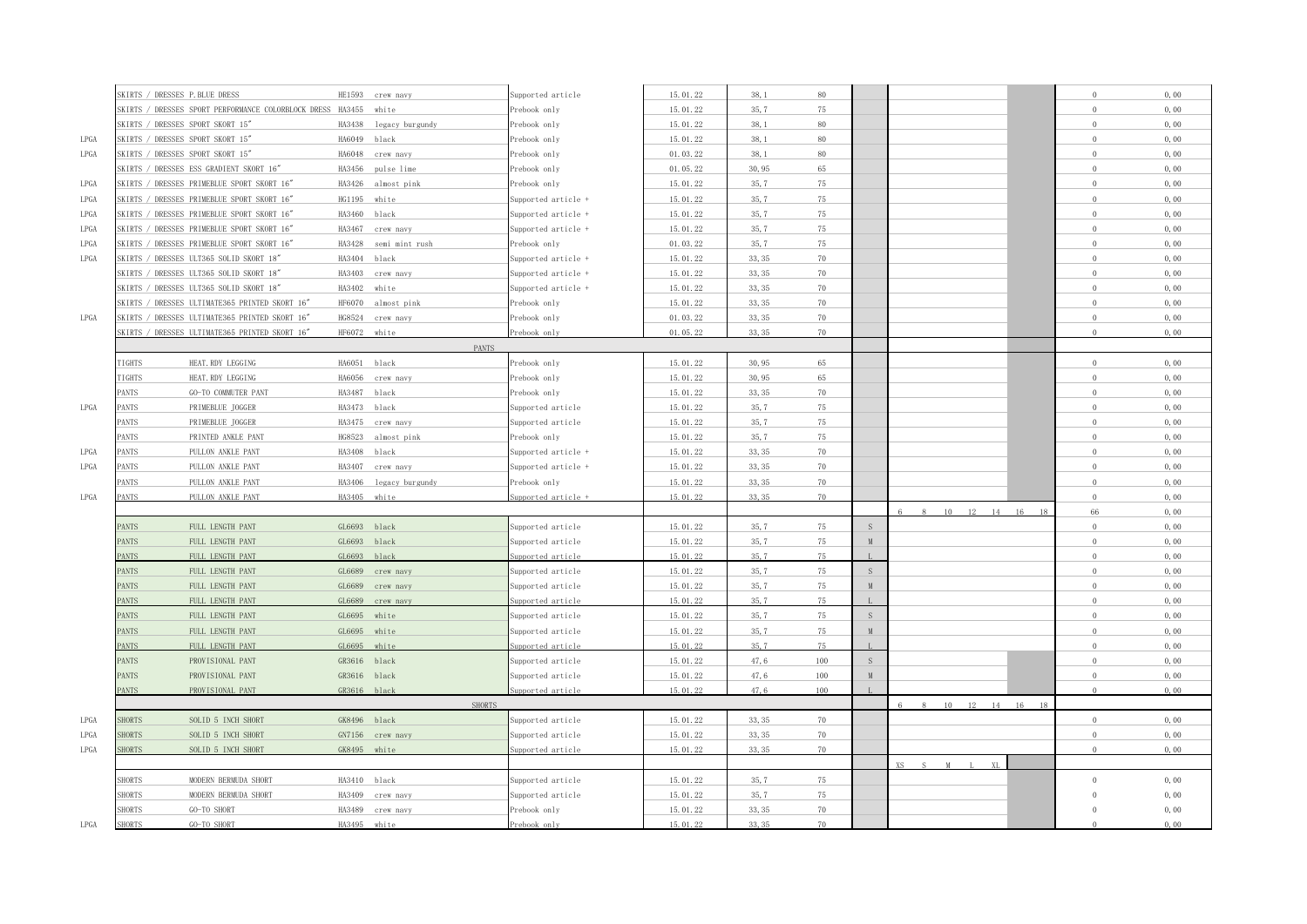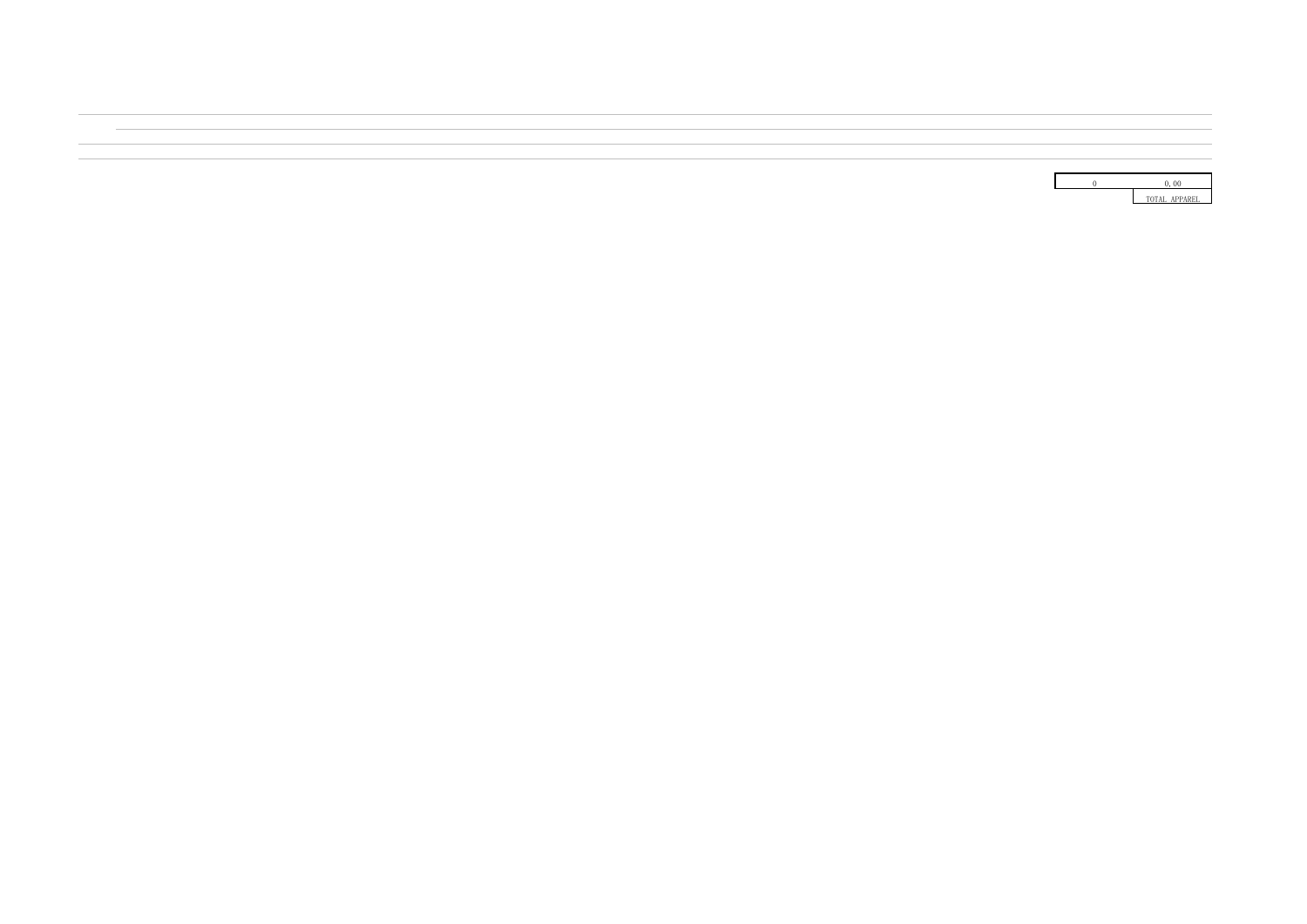# SS22 adidas Accessories Orderpad

## HEADWEAR

| Category        | Description                                 | Article Colour                                 | Intro       | Inkoop excl BTW | <b>RRP</b>  | ne Size S/M L/XL |                | Total Units Total Revenue |
|-----------------|---------------------------------------------|------------------------------------------------|-------------|-----------------|-------------|------------------|----------------|---------------------------|
| <b>HEADWEAR</b> | MENS TOUR SNAPBACK                          | H57158 white                                   | 01-FEB-2022 | 13, 35          | 28          |                  | $\Omega$       | 0,00                      |
| <b>HEADWEAR</b> | MENS TOUR SNAPBACK                          | H57155 black                                   | 01-FEB-2022 | 13, 35          | 28          |                  | $\Omega$       | 0,00                      |
| <b>HEADWEAR</b> | MENS TOUR SNAPBACK                          | H57156 crew navy                               | 01-FEB-2022 | 13, 35          | 28          |                  | $\overline{0}$ | 0,00                      |
| <b>HEADWEAR</b> | TOUR SNAPBACK CRST                          | H57151 black                                   | 01-FEB-2022 | 13, 35          | 28          |                  | $\overline{0}$ | 0,00                      |
| <b>HEADWEAR</b> | TOUR SNAPBACK CRST                          | H57154 white                                   | 01-FEB-2022 | 13, 35          | 28          |                  | $\overline{0}$ | 0,00                      |
| <b>HEADWEAR</b> | TOUR SNAPBACK CRST                          | H57152 crew navy                               | 01-FEB-2022 | 13, 35          | 28          |                  | $\overline{0}$ | 0,00                      |
| <b>HEADWEAR</b> | GOLF TOUR HAT THREE STR H57166 black        |                                                | 01-FEB-2022 | 16,65           | 35          |                  | $\overline{0}$ | 0,00                      |
| <b>HEADWEAR</b> | GOLF TOUR HAT THREE STR H57169 white        |                                                | 01-FEB-2022 | 16,65           | 35          |                  | $\overline{0}$ | 0,00                      |
| <b>HEADWEAR</b> | TOUR PRINT HAT                              | HA9253 blue rush                               | 01-FEB-2022 | 15,7            | 33          |                  | $\overline{0}$ | 0,00                      |
| <b>HEADWEAR</b> | TOUR PRINT HAT                              | HA9256 black                                   | 01-FEB-2022 | 15,7            | 33          |                  | $\overline{0}$ | 0,00                      |
| <b>HEADWEAR</b> | <b>GOLF PRINTED HAT</b>                     | HA9197 crew navy mel                           | 01-FEB-2022 | 13, 35          | 28          |                  | $\overline{0}$ | 0,00                      |
| <b>HEADWEAR</b> | GOLF PRINTED HAT                            | HA9196 grey three mel                          | 01-FEB-2022 | 13, 35          | 28          |                  | $\overline{0}$ | 0,00                      |
| <b>HEADWEAR</b> | GOLF PATCH SNAPBACK                         | HA9254 black                                   | 01-FEB-2022 | 13, 35          | $\sqrt{28}$ |                  | $\overline{0}$ | 0,00                      |
| <b>HEADWEAR</b> | GOLF PATCH SNAPBACK                         | HA9255 crew navy                               | 01-FEB-2022 | 13, 35          | 28          |                  | $\overline{0}$ | 0,00                      |
| <b>HEADWEAR</b> | <b>GOLF PATCH SNAPBACK</b>                  | HB1360 white                                   | 01-FEB-2022 | 13, 35          | 28          |                  | $\overline{0}$ | 0,00                      |
| <b>HEADWEAR</b> | PLAYERS HAT                                 | HA9203 crew navy                               | 01-FEB-2022 | 13, 35          | 28          |                  | $\overline{0}$ | 0,00                      |
| <b>HEADWEAR</b> | PLAYERS HAT                                 | HA9202 white                                   | 01-FEB-2022 | 13, 35          | 28          |                  | $\overline{0}$ | 0,00                      |
| <b>HEADWEAR</b> | FOR THE OCEANS HAT                          | HC3099 white                                   | 01-FEB-2022 | 13, 35          | 28          |                  | $\Omega$       | 0,00                      |
| <b>HEADWEAR</b> | FOR THE OCEANS HAT                          | HA9204 black                                   | 01-FEB-2022 | 13, 35          | 28          |                  | $\overline{0}$ | 0,00                      |
| <b>HEADWEAR</b> | MASTERS HAT                                 | HC3125 white                                   | 01-FEB-2022 | 15,7            | 33          |                  | $\overline{0}$ | 0,00                      |
| <b>HEADWEAR</b> | TAP THAT IN HAT                             | HA1267 grey three mel                          | 01-FEB-2022 | 15.7            | 33          |                  | $\overline{0}$ | 0,00                      |
| <b>HEADWEAR</b> | LINKS TRUCKER                               | HC1206 white                                   | 01-FEB-2022 | 13, 35          | 28          |                  | $\overline{0}$ | 0,00                      |
| <b>HEADWEAR</b> | <b>GOLF UPF SUN HAT</b>                     | H57160 grey two                                | 01-FEB-2022 | 18, 1           | 38          |                  | $\overline{0}$ | 0,00                      |
| <b>HEADWEAR</b> | BOONIE GOLF HAT                             | HA9246 black                                   | 01-FEB-2022 | 16,65           | 35          |                  | $\overline{0}$ | 0,00                      |
| <b>HEADWEAR</b> | GOLF TOUR VISOR                             | HA9250 black                                   | 01-FEB-2022 | 9, 5            | 20          |                  | $\overline{0}$ | 0,00                      |
| <b>HEADWEAR</b> | GOLF TOUR VISOR                             | HA9248 white                                   | 01-FEB-2022 | 9, 5            | 20          |                  | $\overline{0}$ | 0,00                      |
| <b>HEADWEAR</b> | RAIN. RDY BUCKET                            | GV2686 black                                   | 01-DEC-2021 | 16,65           | 35          |                  | $\overline{0}$ | 0,00                      |
| <b>HEADWEAR</b> | GOLF PERFORMANCE HAT                        | HA9261 team colleg burgundy                    | 01-FEB-2022 | 8,55            | 18          |                  | $\overline{0}$ | 0,00                      |
| <b>HEADWEAR</b> | GOLF PERFORMANCE HAT                        | HA9260 grey three                              | 01-FEB-2022 | 8,55            | 18          |                  | $\overline{0}$ | 0,00                      |
| <b>HEADWEAR</b> | GOLF PERFORMANCE HAT                        | HA9259 team navy blue                          | 01-FEB-2022 | 8,55            | 18          |                  | $\overline{0}$ | 0,00                      |
| <b>HEADWEAR</b> | GOLF PERFORMANCE HAT                        | HA9262 blue rush                               | 01-FEB-2022 | 8,55            | 18          |                  | $\overline{0}$ | 0,00                      |
| <b>HEADWEAR</b> | GOLF PERFORMANCE HAT                        | HA9258 black                                   | 01-FEB-2022 | 8,55            | 18          |                  | $\overline{0}$ | 0,00                      |
| <b>HEADWEAR</b> | GOLF PERFORMANCE HAT                        | HA9257 white                                   | 01-FEB-2022 | 8,55            | 18          |                  | $\overline{0}$ | 0,00                      |
| <b>HEADWEAR</b> |                                             | GOLF PERFORMANCE HAT CR HA9269 team royal blue | 01-FEB-2022 | 8,55            | 18          |                  | $\overline{0}$ | 0,00                      |
| <b>HEADWEAR</b> | GOLF PERFORMANCE HAT CR HA9263 white        |                                                | 01-FEB-2022 | 8,55            | 18          |                  | $\overline{0}$ | 0,00                      |
| <b>HEADWEAR</b> | GOLF PERFORMANCE HAT CR HA9264 black        |                                                | 01-FEB-2022 | 8,55            | 18          |                  | $\overline{0}$ | 0,00                      |
| <b>HEADWEAR</b> | GOLF PERFORMANCE HAT CR HA9267 grey three   |                                                | 01-FEB-2022 | 8,55            | 18          |                  | $\overline{0}$ | 0,00                      |
| <b>HEADWEAR</b> |                                             | GOLF PERFORMANCE HAT CR HA9265 team navy blue  | 01-FEB-2022 | 8,55            | 18          |                  | $\overline{0}$ | 0,00                      |
| <b>HEADWEAR</b> |                                             | GOLF PERFORMANCE HAT CR HA9268 team colleg red | 01-FEB-2022 | 8,55            | 18          |                  | $\overline{0}$ | 0,00                      |
| <b>HEADWEAR</b> | W CRISCROSS MESTH GOLF   HA9191 black       |                                                | 01-FEB-2022 | 15,7            | 33          |                  | $\Omega$       | 0,00                      |
| <b>HEADWEAR</b> | W CRISCROSS MESTH GOLF   HA9193 white       |                                                | 01-FEB-2022 | 15,7            | 33          |                  | $\overline{0}$ | 0,00                      |
| <b>HEADWEAR</b> | W CRISCROSS MESTH GOLF   HA9192 almost pink |                                                | 01-FEB-2022 | 15,7            | 33          |                  | $\overline{0}$ | 0,00                      |
| <b>HEADWEAR</b> | WOMENS 5 PANEL ROPE HAT HG3621 black        |                                                | 01-FEB-2022 | 11.9            | 25          |                  | $\overline{0}$ | 0,00                      |
| <b>HEADWEAR</b> | WOMENS 5 PANEL ROPE HAT HG3622 white        |                                                | 01-FEB-2022 | 11, 9           | 25          |                  | $\overline{0}$ | 0,00                      |
| <b>HEADWEAR</b> | WOMENS 5 PANEL ROPE HAT HG3623 almost pink  |                                                | 01-FEB-2022 | 11, 9           | 25          |                  | $\overline{0}$ | 0,00                      |
| <b>HEADWEAR</b> | WOMENS NOVELTY HAT                          | HA9234 white                                   | 01-FEB-2022 | 11, 9           | 25          |                  | $\overline{0}$ | 0,00                      |
| <b>HEADWEAR</b> | W TOUR BADGE HAT                            | H57144 white                                   | 01-FEB-2022 | 9, 5            | 20          |                  | $\Omega$       | 0,00                      |
| <b>HEADWEAR</b> | W TOUR BADGE HAT                            | H57145 blue rush                               | 01-FEB-2022 | 9, 5            | 20          |                  | $\overline{0}$ | 0,00                      |
| <b>HEADWEAR</b> | IM NOT THE CART GIRL HA' HC3119 black       |                                                | 01-FEB-2022 | 11, 9           | 25          |                  | $\overline{0}$ | 0,00                      |
| <b>HEADWEAR</b> | IM NOT THE CART GIRL HA HC3118 white        |                                                | 01-FEB-2022 | 11, 9           | 25          |                  | $\overline{0}$ | 0,00                      |
| <b>HEADWEAR</b> | IM NOT THE CART GIRL HA HC3120 semi turbo   |                                                | 01-FEB-2022 | 11.9            | 25          |                  | $\overline{0}$ | 0,00                      |
| <b>HEADWEAR</b> | PONYTAIL SUN BUCKET HAT HE1614 white        |                                                | 01-FEB-2022 | 16,65           | 35          |                  | $\overline{0}$ | 0,00                      |
| <b>HEADWEAR</b> | WOMENS FAIRWAY VISOR                        | HE1615 grey three                              | 01-FEB-2022 | 9, 5            | 20          |                  | $\overline{0}$ | 0,00                      |
| <b>HEADWEAR</b> | WOMENS FAIRWAY VISOR                        | HA0585 white                                   | 01-FEB-2022 | 9, 5            | 20          |                  | $\overline{0}$ | 0,00                      |
| <b>HEADWEAR</b> | WOMENS HEATHERED HAT CR HA9230 black/black  |                                                | 01-FEB-2022 | 8,55            | 18          |                  | $\overline{0}$ | 0,00                      |
| <b>HEADWEAR</b> | WOMENS HEATHERED HAT CR GJ7202 white/white  |                                                | 01-DEC-2021 | 8,55            | 18          |                  | $\Omega$       | 0,00                      |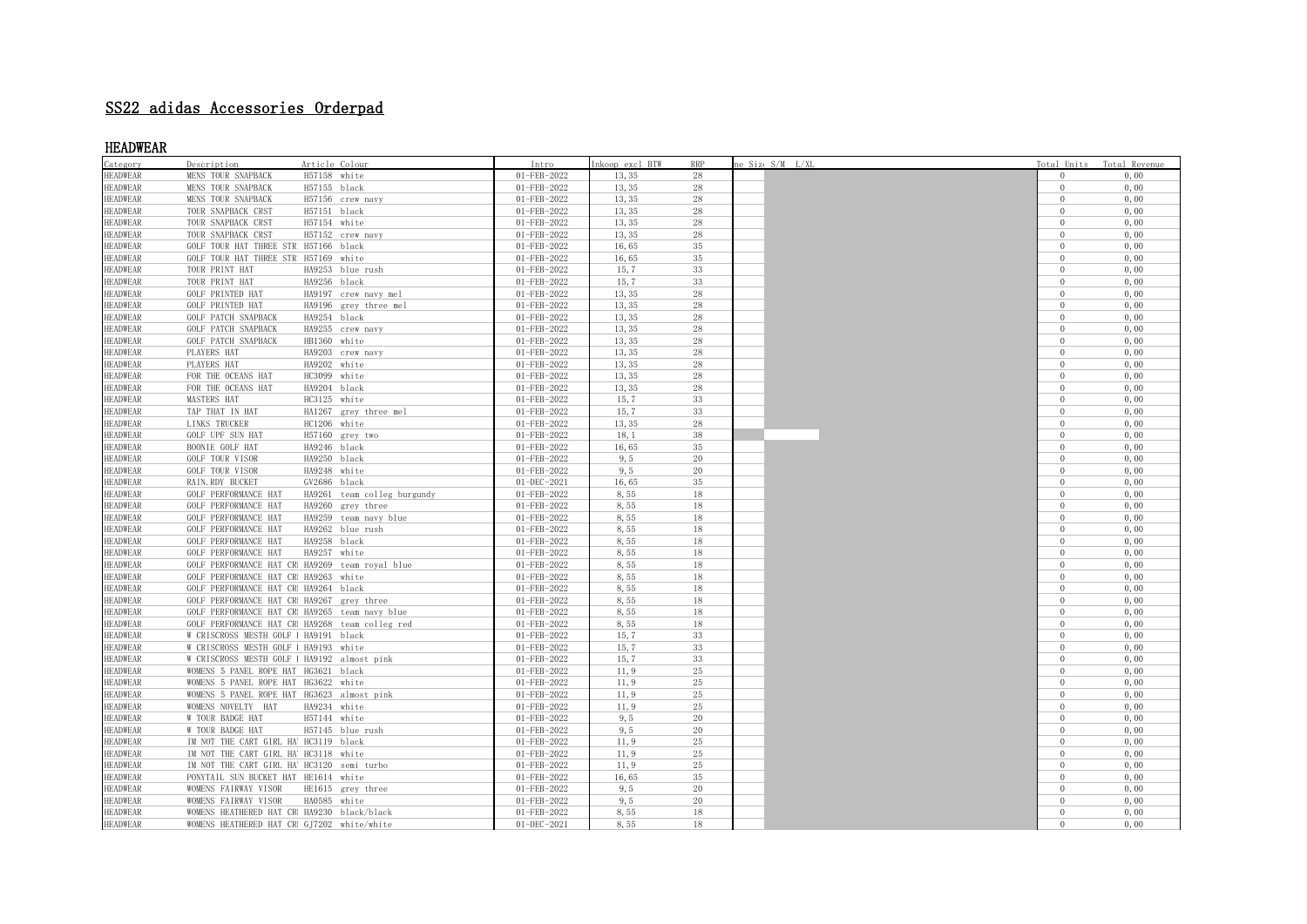| <b>HEADWEAR</b> | WOMENS HEATHERED HAT CR HA9231 blue rush/white | 01-FEB-2022 |  |  |  |
|-----------------|------------------------------------------------|-------------|--|--|--|
|                 |                                                |             |  |  |  |

| <b>SOCKS</b> |                                      |                       |                   |        |            |                                                |                             |
|--------------|--------------------------------------|-----------------------|-------------------|--------|------------|------------------------------------------------|-----------------------------|
| Category     | Description                          | Article Colour        | Intro             | WSP    | <b>RRP</b> | me $\text{Siz}(5 - 5.6 - 8), 5 - 15 - 12 - 14$ | Total Units - Total Revenue |
| <b>SOCKS</b> | TOUR CREW                            | GJ7590 black/scarlet  | 01-DEC-2021       | 9, 5   | 20         |                                                | 0,00                        |
| <b>SOCKS</b> | TOUR CREW                            | GJ7592 white/black    | $01 - DEC - 2021$ | 9, 5   | 20         |                                                | 0,00                        |
| <b>SOCKS</b> | TOUR ANKLE                           | GI7587 white/black    | $01 - DEC - 2021$ | 8,55   | 18         |                                                | 0,00                        |
| <b>SOCKS</b> | 6 PK LOWCUT                          | GJ7588 white          | $01 - DEC - 2021$ | 13, 35 | 28         |                                                | 0,00                        |
| <b>SOCKS</b> | 3 PK CREW                            | GJ7437 GREY THREE F17 | 01-DEC-2021       | 9, 5   | 20         |                                                | 0,00                        |
| <b>SOCKS</b> | 3 PK CREW                            | GI7435 white          | $01 - DEC - 2021$ | 9, 5   | 20         |                                                | 0,00                        |
| <b>SOCKS</b> | 3 PK ANKLE                           | GJ7332 GREY THREE F17 | 01-DEC-2021       | 7, 15  | 15         |                                                | 0,00                        |
| <b>SOCKS</b> | 3 PK ANKLE                           | GJ7330 white          | $01 - DEC - 2021$ | 7.15   | 15         |                                                | 0,00                        |
| <b>SOCKS</b> | 3 PK LOWCUT                          | GJ7327 white          | $01 - DEC - 2021$ | 6, 2   | 13         |                                                | 0,00                        |
| <b>SOCKS</b> | 3 PK LOWCUT                          | GI7329 GREY THREE F17 | $01 - DEC - 2021$ | 6, 2   | 13         |                                                | 0,00                        |
| <b>SOCKS</b> | BASIC CREW                           | GJ7237 black          | 01-DEC-2021       | 4,75   | 10         |                                                | 0,00                        |
| <b>SOCKS</b> | BASIC CREW                           | GJ7236 white          | $01 - DEC - 2021$ | 4,75   | 10         |                                                | 0,00                        |
| <b>SOCKS</b> | BASIC ANKLE                          | GJ7233 white          | $01 - DEC - 2021$ | 4, 3   |            |                                                | 0,00                        |
| <b>SOCKS</b> | BASIC ANKLE                          | GI7234 black          | $01 - DEC - 2021$ | 4.3    |            |                                                | 0,00                        |
| <b>SOCKS</b> | Performance Golf Sock                | HA9179 white          | 01-FEB-2022       | 3,8    |            |                                                | 0,00                        |
| <b>SOCKS</b> | Performance Golf Sock                | HA9184 black          | 01-FEB-2022       | 3,8    |            |                                                | 0,00                        |
| <b>SOCKS</b> | Womens Comfort Low Golf HA9176 white |                       | 01-FEB-2022       | 4,75   | 10         |                                                | 0,00                        |
| <b>SOCKS</b> | W COMFORT LOW 3 PACK                 | HA9182 white          | 01-FEB-2022       | 8,55   | 18         |                                                | 0,00                        |
|              |                                      |                       |                   |        |            |                                                |                             |

| <b>BELTS</b> |                                            |              |                   |                   |       |     |                      |  |                           |
|--------------|--------------------------------------------|--------------|-------------------|-------------------|-------|-----|----------------------|--|---------------------------|
| Category     | Description                                |              | Article Colour    | Intro             | WSP   | RRP | ne Size S/M M/L L/XL |  | Total Units Total Revenue |
| <b>BELTS</b> | GOLF 3 STRIPE TOUR BELT HA9225 crew navy   |              |                   | 01-FEB-2022       | 23.8  | 50  |                      |  | 0,00                      |
| <b>BELTS</b> | GOLF 3 STRIPE TOUR BELT FI3129 black       |              |                   | $01 - DEC - 2021$ | 23, 8 | 50  |                      |  | 0,00                      |
| <b>BELTS</b> | GOLF 3 STRIPE TOUR BELT FI3130 grey three  |              |                   | 01-DEC-2021       | 23.8  | 50  |                      |  | 0,00                      |
| <b>BELTS</b> | Braided Stretch                            | GQ6886 black |                   | $01 - DEC - 2021$ | 18, 1 | 38  |                      |  | 0,00                      |
| <b>BELTS</b> | Braided Stretch                            |              | GQ6884 crew navy  | $01 - DEC - 2021$ | 18, 1 | 38  |                      |  | 0,00                      |
| <b>BELTS</b> | Braided Stretch                            |              | GQ6885 grey three | $01 - DEC - 2021$ | 18, 1 | 38  |                      |  | 0,00                      |
| <b>BELTS</b> | GOLF STRETCH HEATHER WE GQ8439 grey three  |              |                   | $01 - DEC - 2021$ | 16,65 | 35  |                      |  | 0,00                      |
| <b>BELTS</b> | GOLF STRETCH HEATHER WE GQ8438 crew navy   |              |                   | $01 - DEC - 2021$ | 16,65 | 35  |                      |  | 0,00                      |
| <b>BELTS</b> | GOLF STRETCH HEATHER WE GQ8437 black       |              |                   | $01 - DEC - 2021$ | 16,65 | 35  |                      |  | 0,00                      |
| <b>BELTS</b> | UNIVERSAL WEB BELT                         | H57143 white |                   | 01-FEB-2022       | 9, 5  | 20  |                      |  | 0,00                      |
| <b>BELTS</b> | GOLF REVERSIBLE WEB BEL' HA9187 crew navy  |              |                   | 01-FEB-2022       | 9, 5  | 20  |                      |  | 0,00                      |
| <b>BELTS</b> | GOLF REVERSIBLE WEB BEL' H65643 pulse lime |              |                   | 01-FEB-2022       | 9, 5  | 20  |                      |  | 0,00                      |
| <b>BELTS</b> | GOLF REVERSIBLE WEB BEL' HA9189 blue rush  |              |                   | 01-FEB-2022       | 9, 5  | 20  |                      |  | 0,00                      |
| <b>BELTS</b> | GOLF REVERSIBLE WEB BEL' HA9188 grey three |              |                   | 01-FEB-2022       | 9, 5  | 20  |                      |  | 0,00                      |
| <b>BELTS</b> | GOLF REVERSIBLE WEB BEL' HA9186 black      |              |                   | 01-FEB-2022       | 9.5   | 20  |                      |  | 0,00                      |
|              |                                            |              |                   |                   |       |     |                      |  |                           |

|          | GLOVES/TOWELS/MISC |                    |                   |        |    |                     |                        |
|----------|--------------------|--------------------|-------------------|--------|----|---------------------|------------------------|
| Category | Description        | Article Colour     | Intro             |        |    | R M/L<br>R XL Fotal | Total Revenue<br>Units |
| MISC     | LEATHER GLOVE      | GK2957 white       | $01 - JAN - 2021$ | l 1, 9 | 25 |                     | 0,00                   |
| MISC     | ADITECH 22 GLOVE   | HA5864 white/black | 01-FEB-2022       | 8,55   | 18 |                     | 0,00                   |
| MISC     | NON SLIP GLOVE     | HA5866 white/black | 01-FEB-2022       | 10.95  | 23 |                     | 0,00                   |
| MISC     | LADIES L&G GLOVE   | GL8789 white       | 01-FEB-2022       | 9. b   | 20 |                     | 0,00                   |
| MISC     | NECK BUFF UPF      | HD4807 grey three  | 01-FEB-2022       | 13, 35 | 28 |                     | 0,00                   |
| MISC     | PLAYERS TOWEL      | HA9175 black       | 01-FEB-2022       | 11.9   | 25 |                     | 0,00                   |
|          |                    |                    |                   |        |    |                     |                        |

| LUGGAGE  |                       |              |             |        |     |         |  |  |
|----------|-----------------------|--------------|-------------|--------|-----|---------|--|--|
| Category | escription            | cle Colour   | Intro       |        | DDE | Name of |  |  |
| LUGGAGE  | GOLF PREMIUM BACKPACK | FI3128 black | 01-DEC-2021 | 42, 85 |     |         |  |  |
| LUGGAGE  | GOLF MEDIUM BACKPACK  | FI3119 black | 01-DEC-2021 | 30.95  |     |         |  |  |
| LUGGAGE  | GOLF DUFFLE BAG       | FI3021 black | 01-DEC-2021 | 26, Z  |     |         |  |  |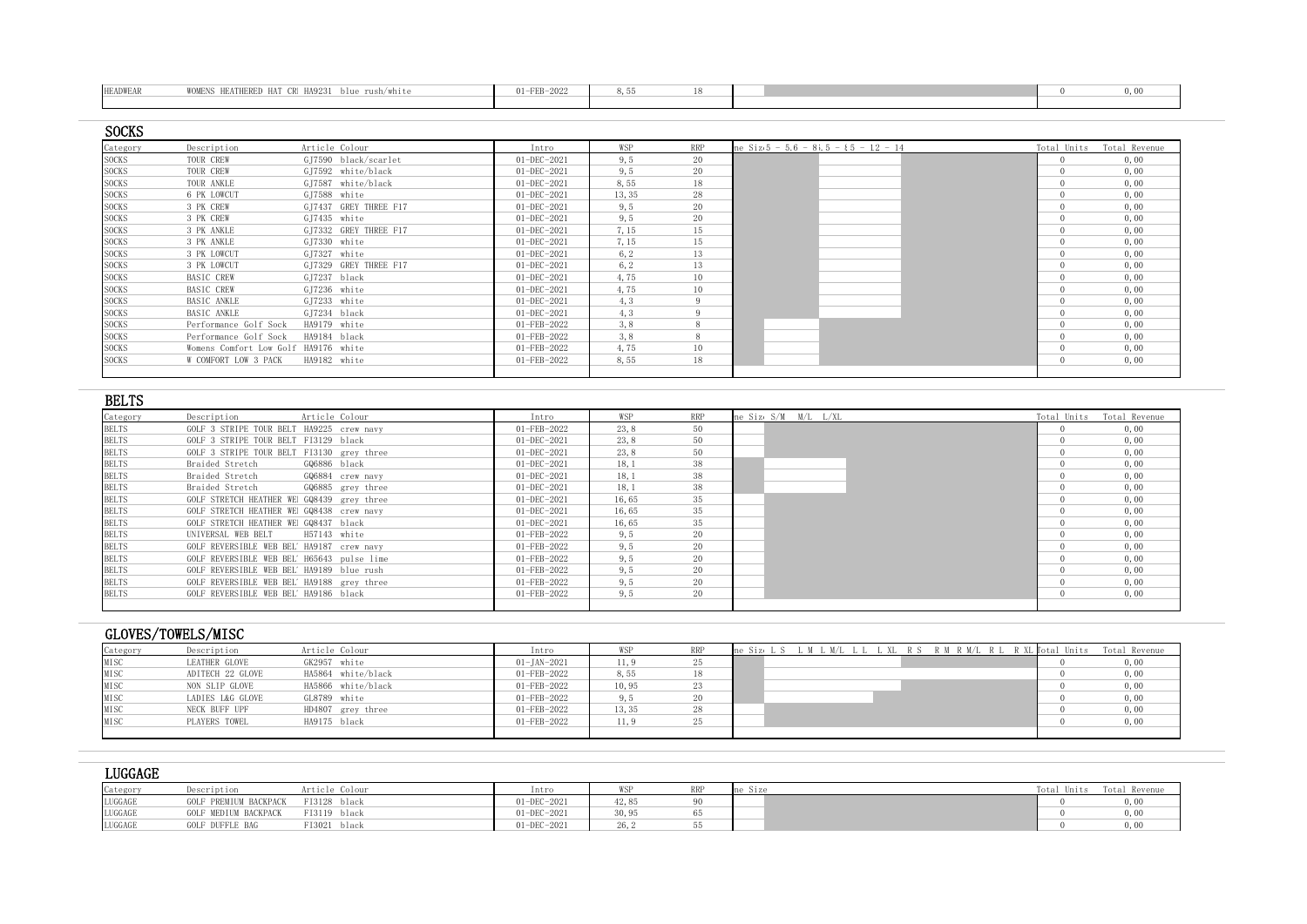| LUGGAGE | GOLF GYM BAG      | FI3124 black                       | 01-DEC-2021 |  |  |  |
|---------|-------------------|------------------------------------|-------------|--|--|--|
| LUGGAGE |                   | GOLF SHOE BAG FI3033 grey five mel | 01-DEC-2021 |  |  |  |
| LUGGAGE | PACKABLE BACKPACK | HA3166                             | 01-FEB-2022 |  |  |  |
|         |                   |                                    |             |  |  |  |

## **MISCELLANEOUS**

| Category | Description                           | Article Colour | Intro       |       | $\sim$ 1.00 $\sim$<br>,,,, | Units | Revenue |
|----------|---------------------------------------|----------------|-------------|-------|----------------------------|-------|---------|
| MISO     | THINTECH 20 PCS CLEAT P. BC5626 black |                | 1-DEC-2021  |       |                            |       |         |
| MI SO    | THINTECH 20 PCS CLEAT P. BC5627 white |                | J1-DEC-2021 |       |                            |       |         |
| MIS      | THINTECH 400 PCS CLEAT   BC5622 black |                | $-DEC-2021$ | ט, טי |                            |       |         |
|          |                                       |                |             |       |                            |       |         |

|  | $T_{\alpha+a+1}$ | Accessories |
|--|------------------|-------------|